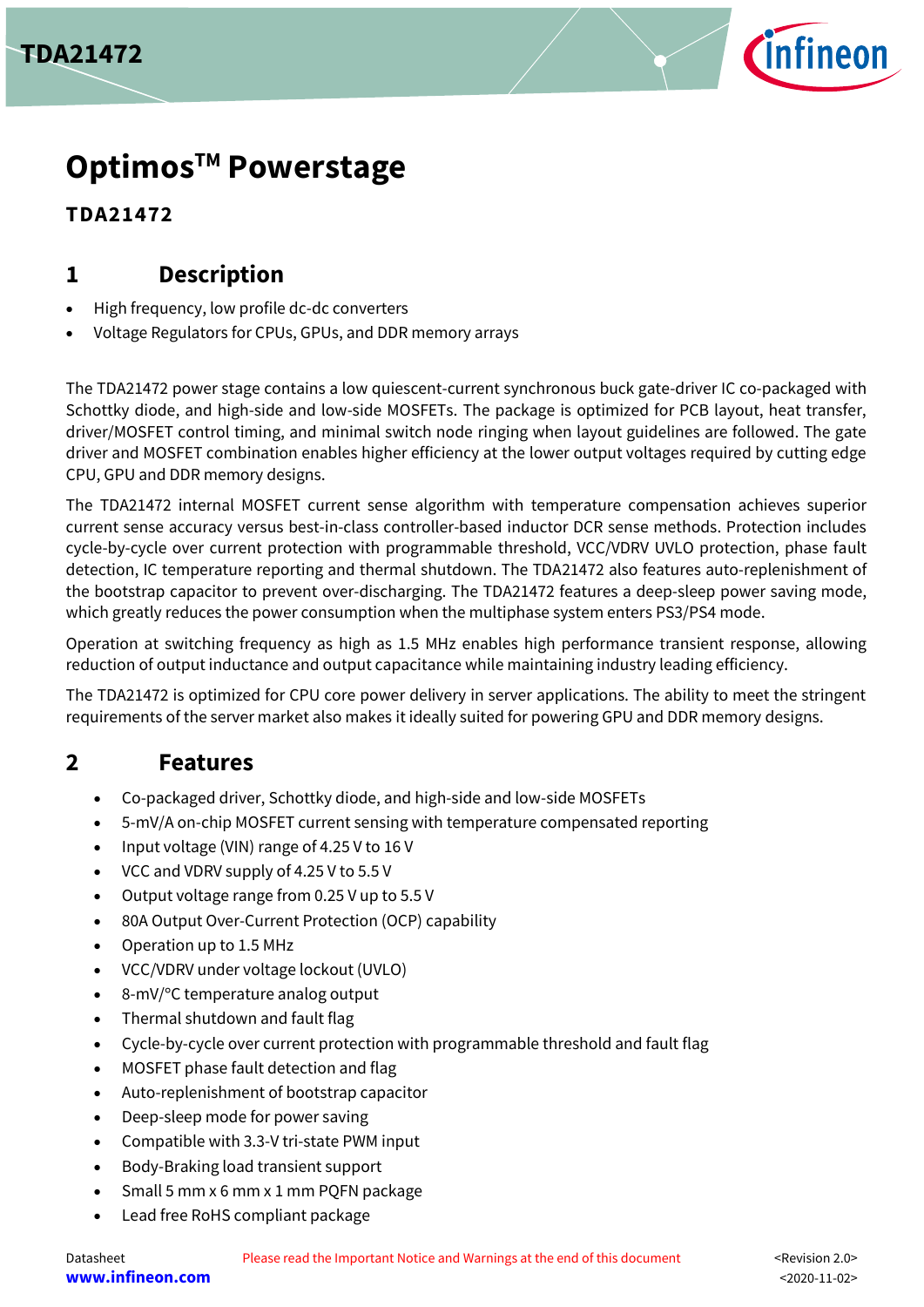

#### **Description**

#### **Table 1 Product Identification**

| <b>Part Number</b> | <b>Temp Range</b>                   | Package          | <b>Marking</b> |
|--------------------|-------------------------------------|------------------|----------------|
| TDA21472           | $-40^{\circ}$ C to 125 $^{\circ}$ C | PQFN 5 mm x 6 mm | TDA21472       |





## **3 Description**

#### **3.1 Pinout**



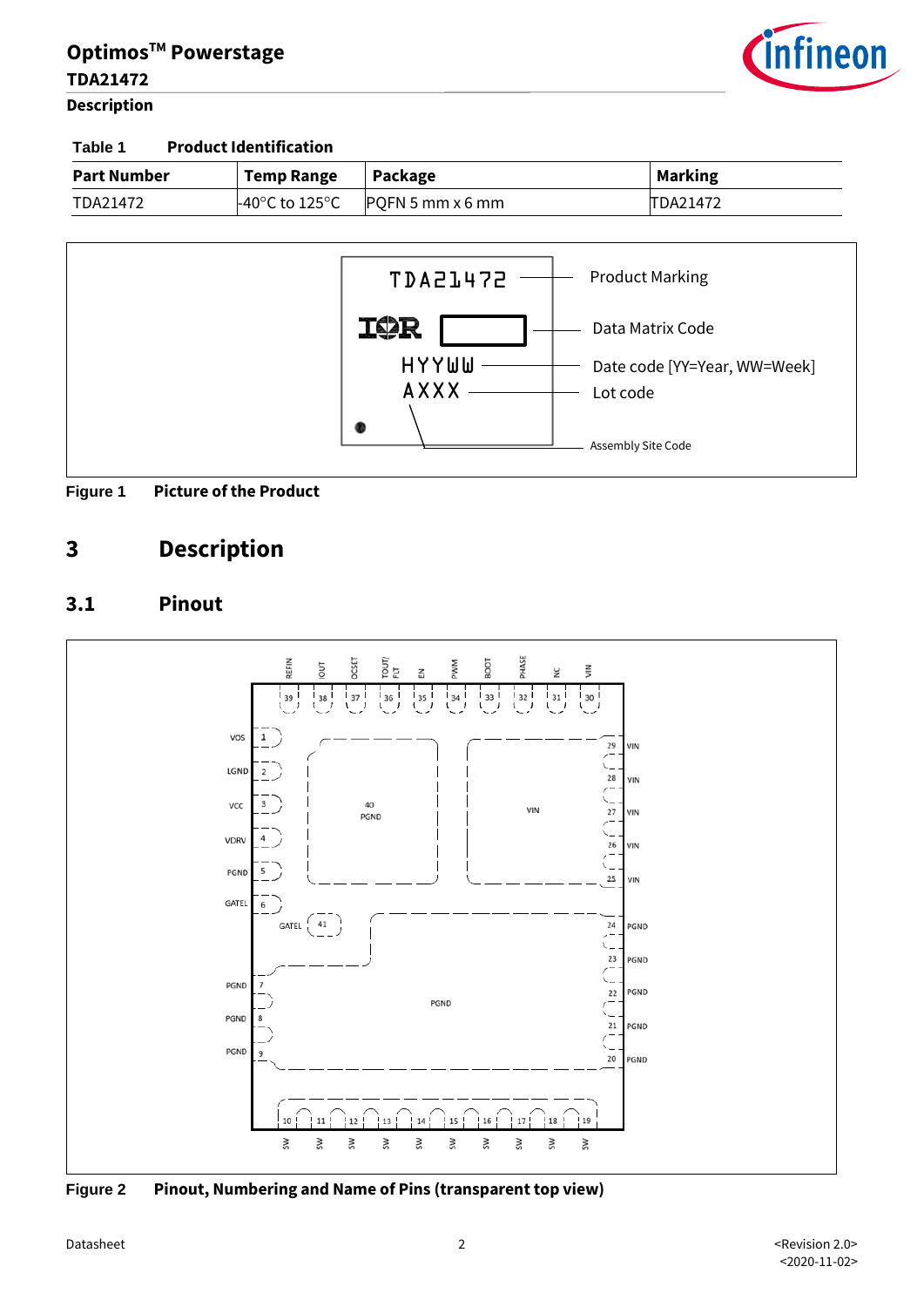

**Block Diagram**

## **4 Block Diagram**



**Figure 3 Block Diagram**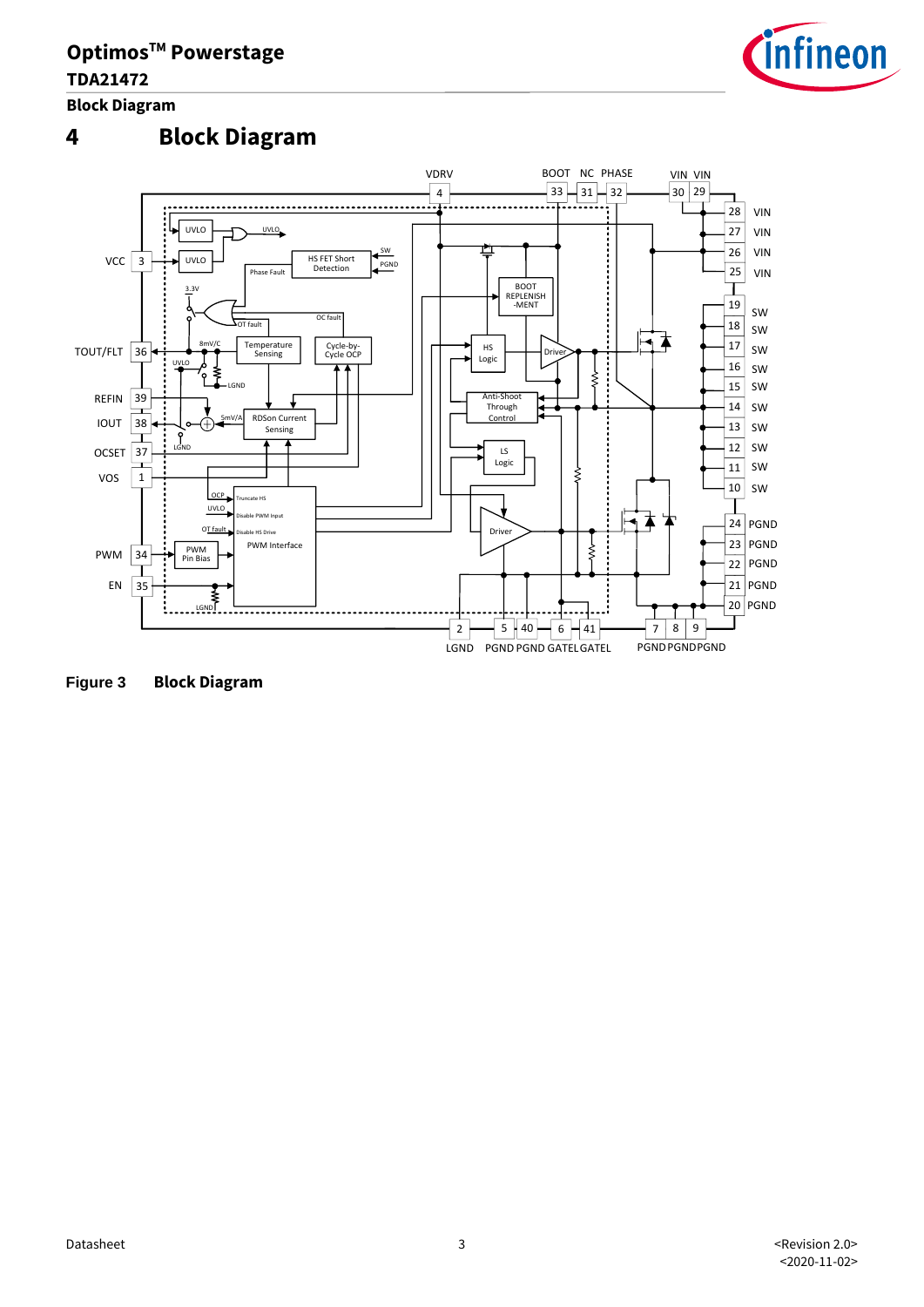

### **Table 2 I/O Signals**



| Pin No.   | <b>Name</b>  | Pin Type | <b>Buffer Type</b> | <b>Function</b>                                                                                                                                                                                                                                                                              |
|-----------|--------------|----------|--------------------|----------------------------------------------------------------------------------------------------------------------------------------------------------------------------------------------------------------------------------------------------------------------------------------------|
| 1         | <b>VOS</b>   |          | Analog             | Connect to output of the converter. It serves as the VOUT<br>voltage sense input for inductor current emulation during<br>body braking. Kelvin connection in layout is not required.                                                                                                         |
| 6,41      | <b>GATEL</b> | I/O      | Analog             | Low-side MOSFET driver pin that can be connected to a<br>test point in order to observe the waveform.                                                                                                                                                                                        |
| $10 - 19$ | SW           | $\circ$  | Analog             | High Current switching node connection of the<br>synchronous buck converter.                                                                                                                                                                                                                 |
| 32        | <b>PHASE</b> |          | Analog             | Internal connection to the high-side MOSFET source. For<br>Bootstrap capacitor connection only.                                                                                                                                                                                              |
| 33        | <b>BOOT</b>  |          | Analog             | Bootstrap capacitor connection. The bootstrap capacitor<br>provides the charge to turn on the high-side MOSFET.<br>Connect a minimum 0.22-µF, X7R ceramic capacitor from<br>BOOT to PHASE pin. For VIN > 13.2 V, a 2- $\Omega$ bootstrap<br>resistor is required.                            |
| 34        | <b>PWM</b>   | I/O      | Logic              | 3.3-V logic level PWM input. PWM input: "High" turns high-<br>side MOSFET on; floating or driving PWM to the "Tri-state"<br>turns both MOSFETs off; "Low" turns low-side MOSFET on.                                                                                                          |
| 35        | EN           |          | Logic              | Pulling EN high enables the driver; pulling EN low disables<br>the driver and enters ultra-low quiescent current mode.<br>Floating this pin is not recommended, however a low<br>current pull-down is embedded to keep the driver off if the<br>pin is floating. The EN pin is VCC tolerant. |
| 36        | TOUT/FLT     | O        | Analog             | The voltage at this pin is defined by the equation 8 mV $*$<br>(Celsius Temperature) + 0.6 V. This pin will be pulled up to<br>3.3 V under severe over temperature, over current or phase<br>fault condition.                                                                                |
| 37        | <b>OCSET</b> | I/O      | Analog             | Program the over-current threshold by placing a resistor<br>from OCSET pin to LGND. Floating OCSET or directly tying<br>to VCC gives a fixed 80-A typical over-current threshold.                                                                                                            |
| 38        | <b>IOUT</b>  | $\circ$  | Analog             | Sensed current output signal referenced to the REFIN pin.<br>V(IOUT - REFIN) voltage represents current information at<br>5 mV/A.                                                                                                                                                            |
| 39        | <b>REFIN</b> | I/O      | Analog             | The reference supply voltage for the IOUT information.<br>This pin should be tied to a fixed voltage between 1.1 V and<br>2.0 V. The bias rails from typical PWM controllers are<br>normally utilized with no additional decoupling needed at<br>the power stage.                            |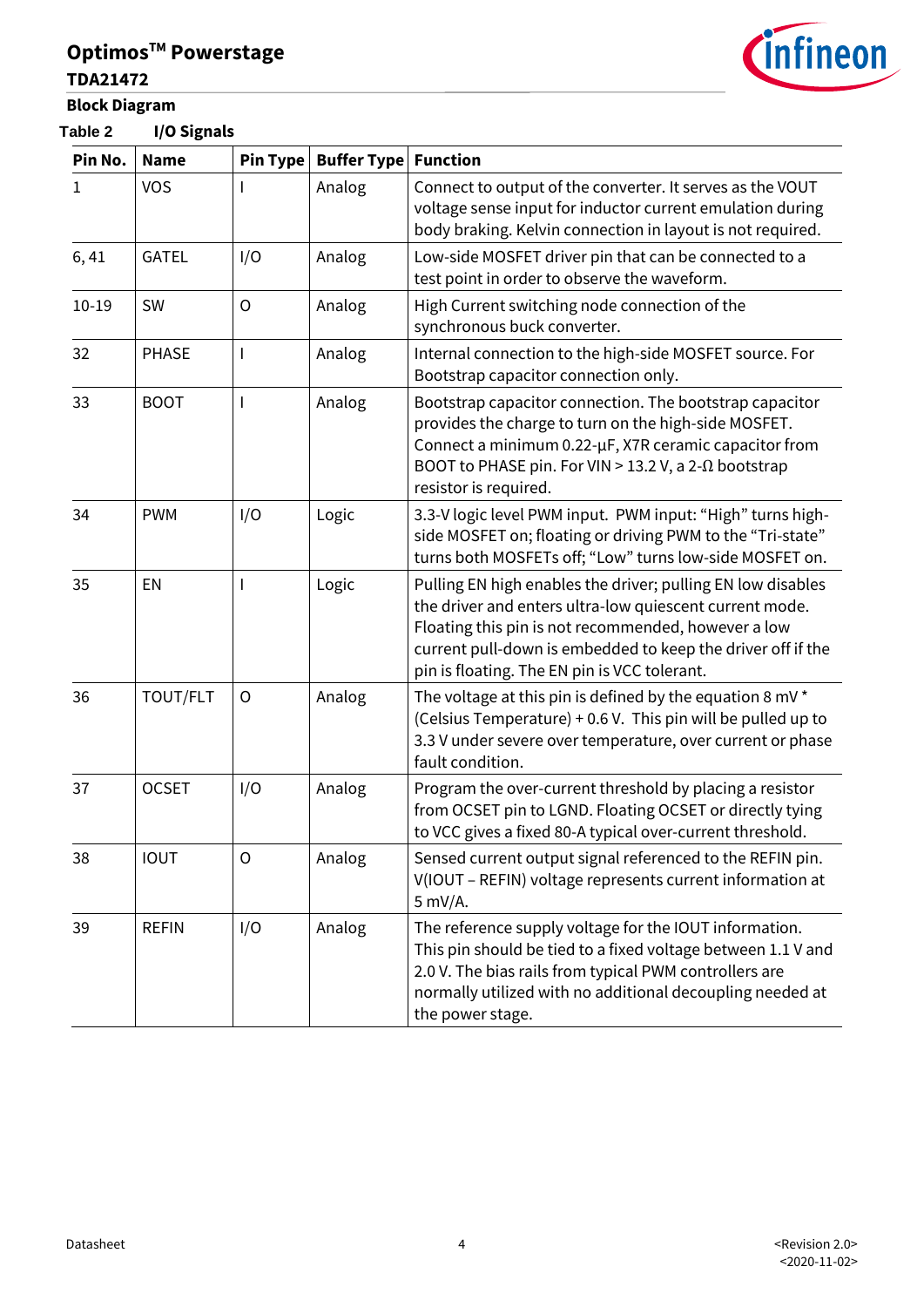# **Block Diagram**

**Table 3 Power Supply**



#### **Table 4 Ground Pins**

| Pin No.                 |             |     | Name   Pin Type   Buffer Type   Function |                                                                      |
|-------------------------|-------------|-----|------------------------------------------|----------------------------------------------------------------------|
|                         | LGND        | GND |                                          | Signal ground. All signals are referenced to this pin.               |
| $5, 7-9, 20-$<br>24, 40 | <b>PGND</b> | GND |                                          | Power ground. It is also the power ground of the low-side<br>MOSFET. |

#### **Table 5 Not Connected**

| Pin No. |    |                          | Name   Pin Type   Buffer Type   Function |                             |
|---------|----|--------------------------|------------------------------------------|-----------------------------|
|         | ΝC | $\overline{\phantom{0}}$ |                                          | Leave this pin unconnected. |



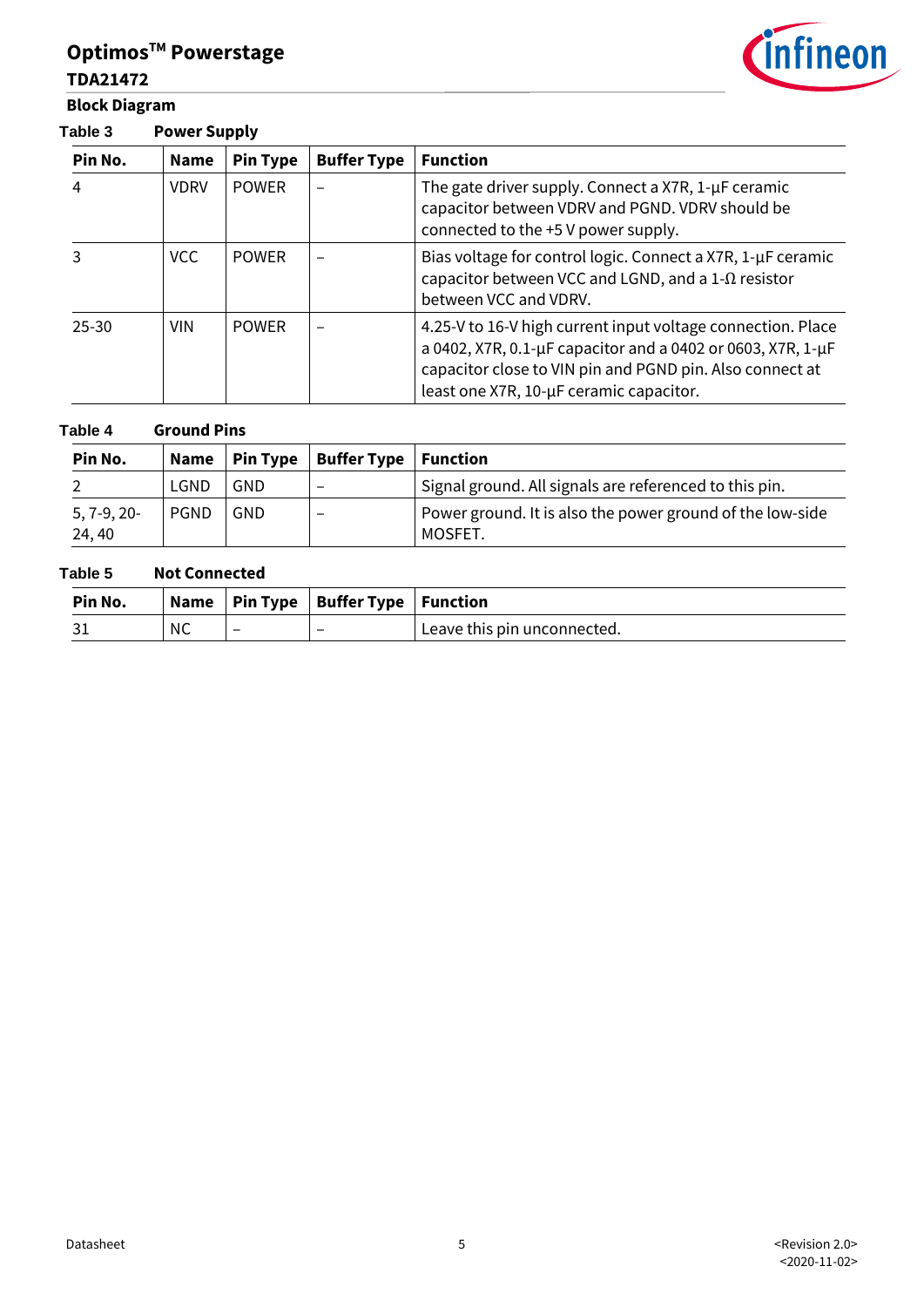

## **5 Electrical Specification**

#### **5.1 Absolute Maximum Ratings**

Note:  $T_A = 25 °C$ 

Stresses above those listed in [Table 6](#page-5-0) "Absolute Maximum Ratings" may cause permanent damage to the device. These are absolute stress ratings only and operation of the device is not implied or recommended at these or any other conditions in excess of those given in the operational sections of this specification. Exposure over values of the recommended ratings for extended periods may adversely affect the operation and reliability of the device.

| <b>Parameter</b>                | <b>Symbol</b>              |                                     | <b>Values</b>            |                          | Unit         | Note / Test              |
|---------------------------------|----------------------------|-------------------------------------|--------------------------|--------------------------|--------------|--------------------------|
|                                 |                            | Min.                                | Typ.                     | Max.                     |              | <b>Condition</b>         |
| Frequency of PWM input          | $f_{SW}$                   | 0.2                                 |                          | 1.5                      | <b>MHz</b>   |                          |
| Maximum average load<br>current | $I_{\text{OUT}}$           |                                     |                          | <b>OCP</b><br>Threshold  | A            |                          |
| Input Voltage                   | $V_{\text{IN}}$            | $-0.30$                             | $\overline{\phantom{0}}$ | 25                       | $\vee$       | Pin VIN                  |
| Logic supply voltage            | $V_{cc}$                   | $-0.30$                             | $\overline{\phantom{0}}$ | 6                        | $\vee$       | Pin VCC                  |
| Driver voltage                  | $V_{DRV}$                  | $-0.30$                             | $\overline{\phantom{0}}$ | 6                        | $\vee$       | Pin VDRV                 |
| Switch node voltage             | $V_{sw}$                   | Below -5 V for 5<br>ns, -0.3 V DC   | $\overline{\phantom{0}}$ | 32 V for 2ns,<br>25 V DC | $\mathsf{V}$ | Pin SW                   |
| PHASE voltage                   | $V_{PHASE}$                | Below -5 V for 5<br>ns, -0.3 V DC   | $\overline{\phantom{0}}$ | 32 V for 2ns,<br>25 V DC | $\vee$       | Pin PHASE                |
| VIN - PHASE voltage             | $V_{VIN}$ -<br>$V_{PHASE}$ | Below -5 V for 5<br>ns, -0.3 V DC   |                          | 32 V for 2ns,<br>25 V DC | $\vee$       | VIN - PHASE              |
| <b>BOOT</b> voltage             | $V_{B O O T}$              | Below -0.3 V for 5<br>ns, -0.3 V DC |                          | 29                       | $\vee$       | Pin BOOT                 |
|                                 | $V_{\text{BOOT-PHASE}}$    | $-0.3$                              | $\overline{\phantom{0}}$ | 7 V for 5 ns,<br>6 V DC  | $\mathsf{V}$ | <b>BOOT - PHASE</b>      |
| EN voltage                      | $V_{EN}$                   | $-0.3$                              | $\overline{\phantom{0}}$ | $VCC + 0.3$              | V            | Pin EN                   |
| PWM voltage                     | $V_{PWM}$                  | $-0.3$                              | $\overline{\phantom{0}}$ | $VCC + 0.3$              | $\vee$       | Pin PWM                  |
| <b>TOUT</b>                     | <b>VTOUT</b>               | $-0.3$                              | $\overline{\phantom{0}}$ | $VCC + 0.3$              | V            | Pin TOUT/FLT             |
| <b>IOUT</b>                     | VIOUT                      | $-0.3$                              | $\overline{a}$           | $VCC + 0.3$              | $\vee$       | Pin IOUT                 |
| <b>VOS</b>                      | $V_{OS}$                   | $-0.3$                              | $\overline{\phantom{0}}$ | $VCC + 0.3$              | $\vee$       | Pin VOS                  |
| <b>OCSET</b>                    | <b>VOCSET</b>              | $-0.3$                              | $\overline{\phantom{0}}$ | $VCC + 0.3$              | $\vee$       | Pin OCSET                |
| <b>REFIN</b>                    | <b>VREFIN</b>              | $-0.3$                              | $\qquad \qquad -$        | 3.5                      | $\vee$       | Pin REFIN                |
| Junction temperature            | $T_{\text{Jmax}}$          | $-40$                               | $\overline{\phantom{0}}$ | 150                      | $\circ$ C    | $\overline{\phantom{0}}$ |
| Storage temperature             | ${\sf T}_{\text{STG}}$     | $-65$                               |                          | 150                      | $\circ$ C    | $\overline{\phantom{0}}$ |

#### <span id="page-5-0"></span>**Table 6 Absolute Maximum Ratings**

Note: All rated voltages are relative to voltages on the LGND and PGND pins unless otherwise specified.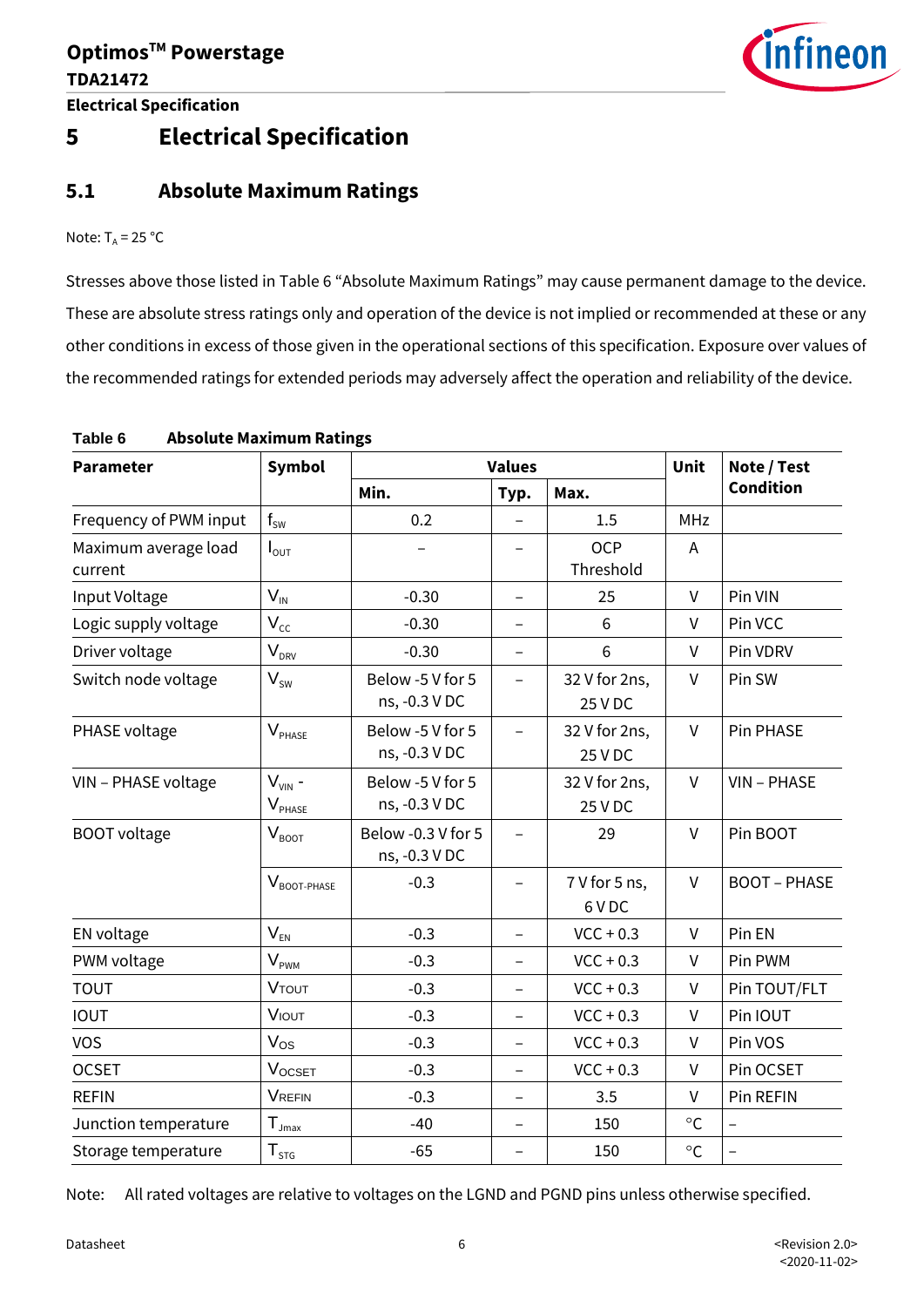

**Electrical Specification**

#### **5.2 Thermal Characteristics**

#### **Table 7 Thermal Characteristics**

| <b>Parameter</b>                              | Symbol                      | <b>Values</b> |           | Unit                     | Note / Test |                      |
|-----------------------------------------------|-----------------------------|---------------|-----------|--------------------------|-------------|----------------------|
|                                               |                             |               | Min. Typ. | Max.                     |             | <b>Condition</b>     |
| Thermal Resistance-Junction to PCB            | $\theta_{\text{JC PCB}}$    |               | 1.5       | —                        | K/W         | Referenced to Pin 24 |
| Thermal Resistance-Junction to top of package | $\theta_{\text{JC\_Top}}$   |               | 16.7      | —                        |             |                      |
| Thermal Resistance to Ambient                 | $\theta_{JA}^{\text{Note}}$ | –             | 20.5      | $\overline{\phantom{m}}$ |             |                      |

Note: Thermal Resistance ( $\theta_{JA}$ ) is measured with the component mounted on a highly effective thermal conductivity test board in free air.

#### **5.3 Recommended Operating Conditions**

| <b>Parameter</b>             | Symbol                                       |         | <b>Values</b> |        | Unit         | <b>Note / Test Condition</b>                                                         |
|------------------------------|----------------------------------------------|---------|---------------|--------|--------------|--------------------------------------------------------------------------------------|
|                              |                                              | Min.    | Typ.          | Max.   |              |                                                                                      |
| Input Voltage                | $\mathsf{V}_{\scriptscriptstyle\mathsf{IN}}$ | 4.25    | —             | 16     | V            |                                                                                      |
| <b>MOSFET Driver Voltage</b> | V <sub>DRV</sub>                             | 4.25    | —             | 5.5    |              |                                                                                      |
| Logic Supply Voltage         | $V_{cc}$                                     | 4.25    | —             | 5.5    |              |                                                                                      |
| PWM Switching Frequency      | $\mathsf{f}_\mathsf{sw}$                     | 200     | —             | 1500   | kHz          |                                                                                      |
| Reference Voltage            | $\mathsf{V}_{\mathsf{REFIN}}$                | $1.1\,$ | —             | 2.0    | V            | Additional fixed current sense<br>amplifier offset of -0.35 A at<br>$VREFIN = 1.8 V$ |
| Junction Temperature         | <b>JUNCTION</b>                              | -40     |               | $+125$ | $^{\circ}$ C |                                                                                      |

#### **Table 8 Recommended Operating Conditions**

### **5.4 Electrical Characteristics**

Note:  $V_{DRV} = V_{CC} = 5 V$ ,  $T_J = 65 °C$ ,  $V_{REFIN} = 1.2 V$ ,  $f_{sw} = 600$  kHz,  $V_{out} = 1.8 V$ 

#### **Table 9 Voltage Supply, Biasing Current**

| <b>Parameter</b>        | Symbol                  |                          | <b>Values</b> |      | Unit | <b>Note / Test Condition</b>                     |
|-------------------------|-------------------------|--------------------------|---------------|------|------|--------------------------------------------------|
|                         |                         | Min.                     | Typ.          | Max. |      |                                                  |
| UVLO VCC / VDRV Rising  | V <sub>UVLO_RISE</sub>  | $\overline{\phantom{a}}$ | 3.85          | 4.0  | V    |                                                  |
| UVLO VCC / VDRV Falling | V <sub>UVLO_FALL</sub>  | 3.3                      | 3.45          |      |      |                                                  |
| Hysteresis              | V <sub>UVLO_HYS</sub>   |                          | 0.4           |      |      |                                                  |
| <b>Driver Current</b>   | <b>IVDRV</b>            |                          | 20            |      | mA   | EN = 3.3 V, $f_{sw}$ = 600 kHz, D=15%            |
|                         |                         | $\overline{\phantom{0}}$ | 15            | -    | μA   | $EN = 3.3 V$ , PWM floating                      |
|                         |                         | $\overline{\phantom{0}}$ | 0.2           | -    | μA   | $EN = 0 V$                                       |
| <b>Supply Current</b>   | <b>I</b> <sub>vcc</sub> | $\overline{\phantom{a}}$ | 3.2           | -    | mA   | $EN = 3.3 V$                                     |
|                         |                         | $\overline{\phantom{a}}$ | 45            |      | μA   | $EN = 0 V$                                       |
| <b>VIN Bias Current</b> | <b>I</b> VIN            |                          | 35            |      | μA   | $VIN = 15 V$ , $EN = 3.3 V$ , $V(PWM) =$<br>1.7V |
|                         |                         |                          | 0.1           |      | μA   | $EN = 0 V$                                       |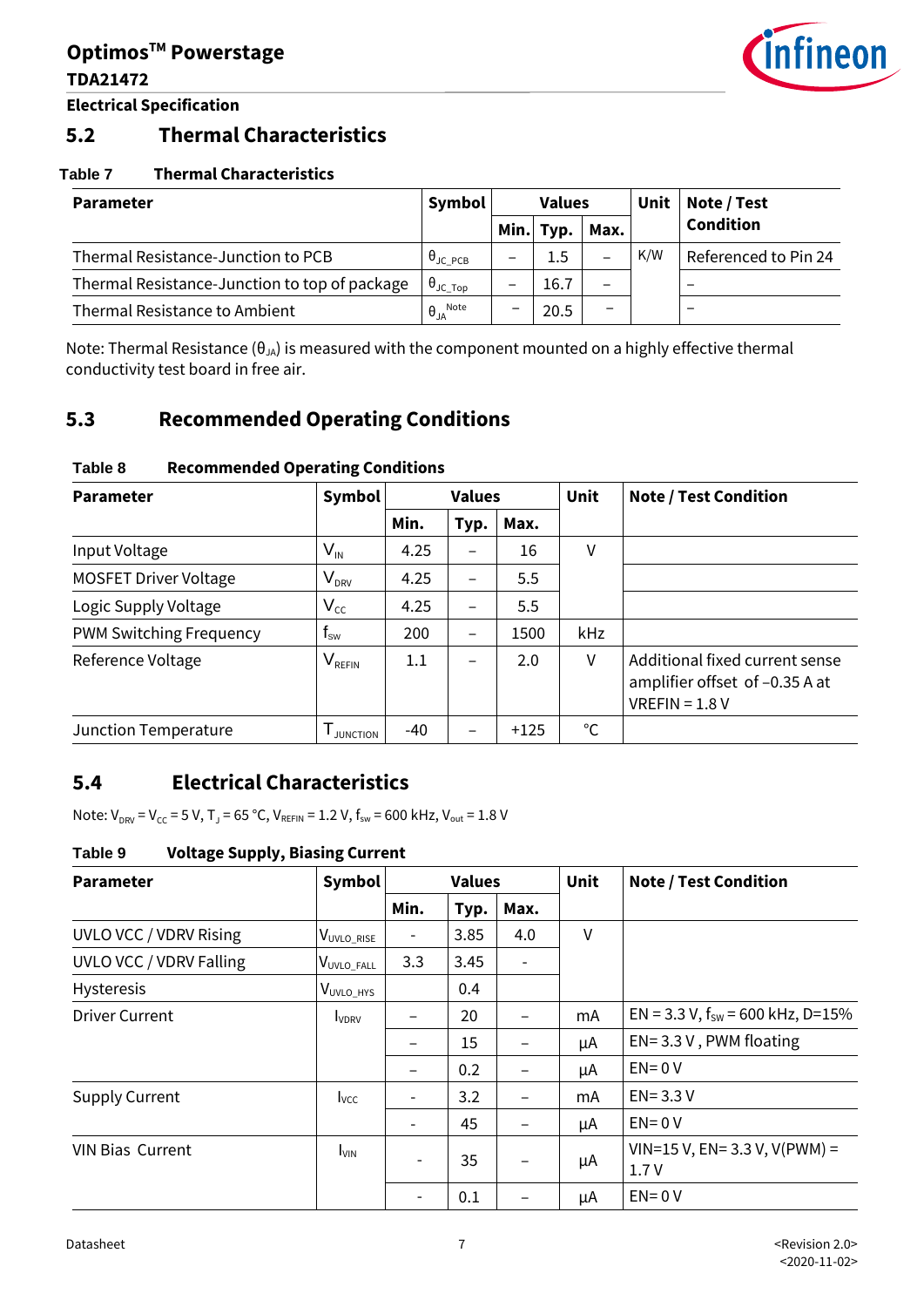

#### **Table 10 Current Sense and Temperature Sense**

| <b>Parameter</b> |                           | Symbol   |        | <b>Values</b>            |      | Unit | <b>Note / Test Condition</b> |
|------------------|---------------------------|----------|--------|--------------------------|------|------|------------------------------|
|                  |                           |          | Min.   | Typ.                     | Max. |      |                              |
| <b>IOUT</b>      | <b>Current Sense Gain</b> | $A_{CS}$ | 4.8    |                          | 5.2  | mV/A |                              |
|                  | Offset at Trim            | Acs ost  | $-0.8$ | $\overline{\phantom{0}}$ | 0.8  | А    | 0-A load                     |

#### **Table 11 Temperature Sense and Fault Communication**

| <b>Parameter</b> |                                     | Symbol                   |       | <b>Values</b> |       | Unit                | <b>Note / Test Condition</b>                                  |
|------------------|-------------------------------------|--------------------------|-------|---------------|-------|---------------------|---------------------------------------------------------------|
|                  |                                     |                          | Min.  | Typ.          | Max.  |                     |                                                               |
| <b>TOUT</b>      | Temperature Sense Slope             | $A_{\text{TOUT\_GAIN}}$  | 7.8   | 8.0           | 8.2   | $mV$ <sup>o</sup> C | $0^{\circ}C \leq T_{J} \leq 125^{\circ}C$ ,<br>Note 1         |
|                  | Temperature Sense Offset<br>Voltage | V <sub>TOUT_OFFSET</sub> | 1.108 | 1.120         | 1.132 | v                   | $T_J = 65^{\circ}C$ , 0.6 V + 8<br>$mV$ <sup>o</sup> $C^*T_J$ |

#### **Table 12 Other Logic Functions, Inputs/Outputs And Thresholds**

| <b>Parameter</b> |                                   | <b>Symbol</b>            |                          | <b>Values</b>            |      | <b>Unit</b> | <b>Note / Test Condition</b>                            |
|------------------|-----------------------------------|--------------------------|--------------------------|--------------------------|------|-------------|---------------------------------------------------------|
|                  |                                   |                          | Min.                     | Typ.                     | Max. |             |                                                         |
| <b>EN</b>        | Enable Power-on<br>Delay          | t <sub>en_delay_on</sub> |                          | 5                        |      | μs          | PWM=0. Measured from EN rising<br>edge to GATEL > 1 V.  |
|                  | Enable Power-off<br>Delay         | $t_{EN\_DELAY\_OFF}$     | $\overline{\phantom{0}}$ | 50                       |      | ns          | PWM=0. Measured from EN falling<br>edge to GATEL < 4 V. |
|                  | Internal Pull-<br>down Resistance | <b>REN_PULLDN</b>        | -                        | 450                      |      | kΩ          | <b>EN</b> floating                                      |
|                  | Input High                        | $V_{EN_HIGH}$            | $\mathfrak{D}$           |                          |      |             |                                                         |
|                  | Voltage                           | V <sub>EN_LOW</sub>      | $\overline{\phantom{0}}$ | $\overline{\phantom{a}}$ | 0.8  | $\vee$      |                                                         |
| <b>PWM</b>       | PWM Input High<br>Threshold       | V <sub>IH</sub>          | 2.4                      |                          |      | $\vee$      | PWM Low or Tri-state to High                            |
|                  | PWM Input Low<br>Threshold        | $V_{IL}$                 | -                        |                          | 0.8  | $\vee$      | PWM High or Tri-state to Low                            |
|                  | <b>PWM Hysteresis</b>             | <b>IPWM HYS</b>          |                          | 160                      |      | mV          | Active to Tri-state or Tri-state to<br>Active           |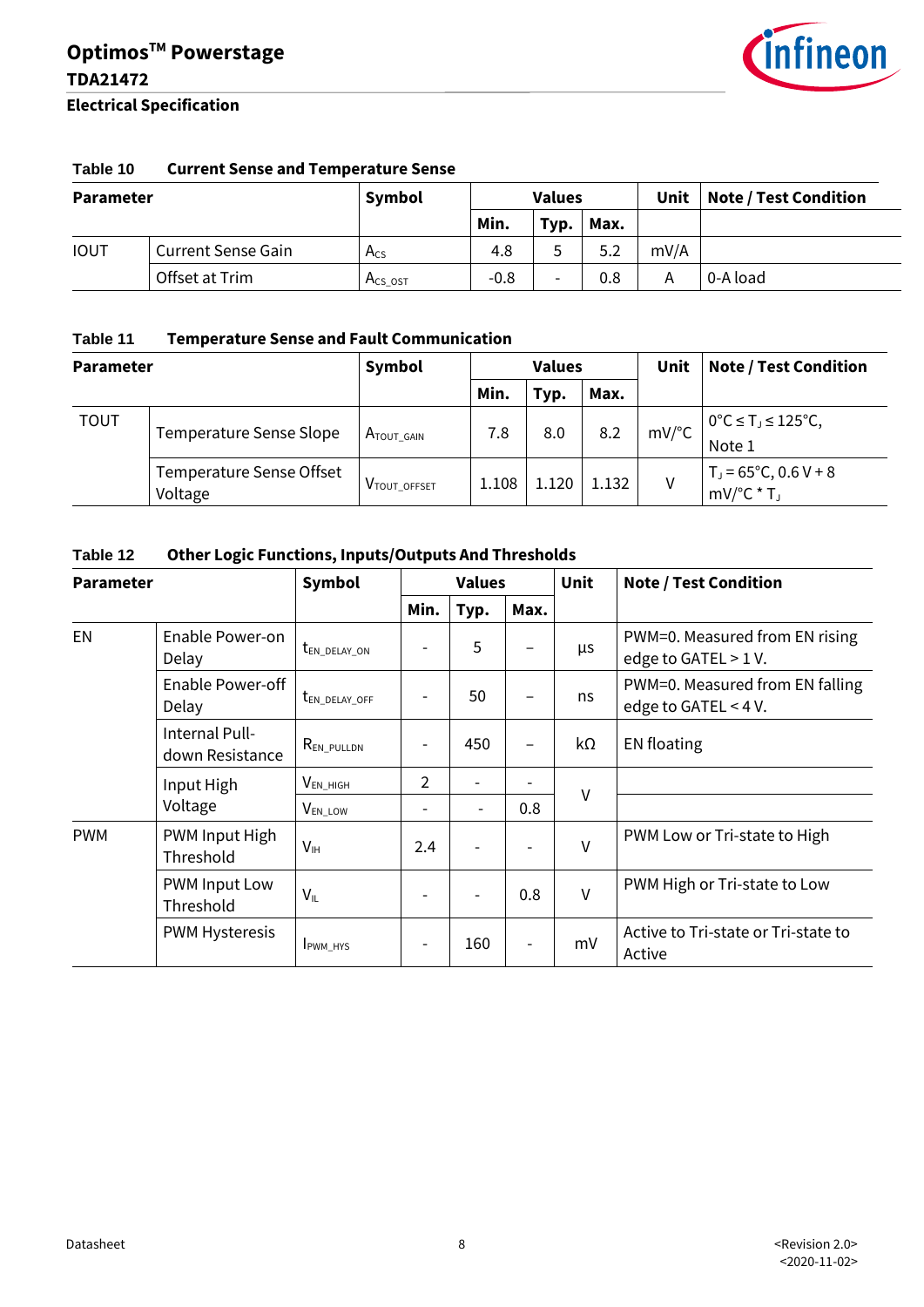#### **TDA21472**

#### **Electrical Specification**

#### **Protection**

| <b>Parameter</b>             |                                                 |                                | <b>Values</b> |      |      | <b>Unit</b>  | <b>Note / Test Condition</b>             |
|------------------------------|-------------------------------------------------|--------------------------------|---------------|------|------|--------------|------------------------------------------|
|                              |                                                 | <b>Symbol</b>                  | Min.          | Typ. | Max. |              |                                          |
| <b>OTP</b>                   | Over Temp Rising<br>Threshold                   | T <sub>OTP_RISE</sub>          |               | 140  |      | $^{\circ}$ C | TOUT/FLT pulled high, Note 1             |
|                              | Over Temp Falling<br>Threshold                  | $T_{\texttt{OTP\_FALL}}$       |               | 120  |      | $^{\circ}$ C | TOUT/FLT released, Note 1                |
| <b>PHASE</b><br><b>FAULT</b> | High-side MOSFET<br><b>Short Threshold</b>      | V <sub>PHSFLT_TH</sub>         |               | 850  |      | mV           | $V(SW) - V(PGND)$                        |
|                              | <b>TOUT/FLT Delay</b>                           | $N_{\text{FLT}\_\text{DELAY}}$ |               | 7    |      | Cycle        | PWM High-Low Cycles to<br>TOUT/FLT high  |
| <b>OCP</b>                   | Programmable<br>Over-Current<br>Threshold Range | $I_{OCP}$                      | 20            |      |      | Α            | Program through R <sub>ocsET</sub>       |
|                              | Constant Over-<br><b>Current Threshold</b>      | <b>locp</b> const              |               | 80   |      | Α            | OCSET open or connected to<br><b>VCC</b> |
|                              | TOUT/FLT Delay                                  | t <sub>FLT_DELY</sub>          | 10            |      |      | Cycle        | PWM High-Low Cycles to<br>TOUT/FLT high  |

Notes

1. Guaranteed by design but not tested in production.

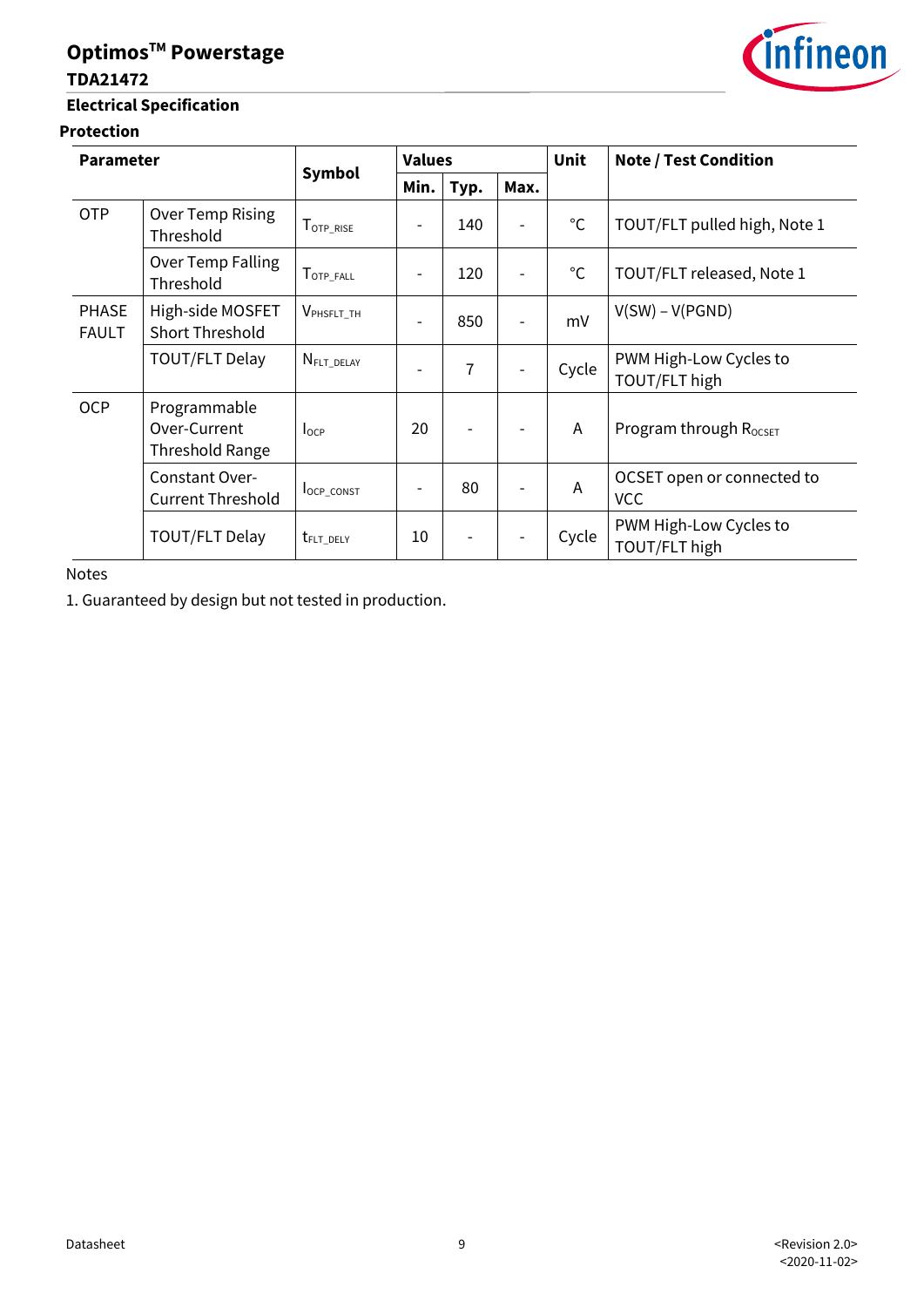**Typical Operating Characteristics**

# **6 Typical Operating Characteristics**

Single Phase Circuit of Figure 12,  $V_{IN}$  = 12 V,  $V_{OUT}$  = 1.8V,  $f_{SW}$  = 600kHz, L = 150nH, VCC = VDRV = 5 V,  $T_{AMBIENT}$  = 25°C, no heat sink, no air flow, 8-layer PCB board of 3.7"(L) x 2.6"(W), no PWM controller loss, no inductor loss, unless specified otherwise.





**Figure 4 Power Stage Efficiency**







**Figure 6 Vcc and Vdrv Current**



**Figure 7 Power Stage Loss**







**Figure 9 Switching Waveform at 0 A**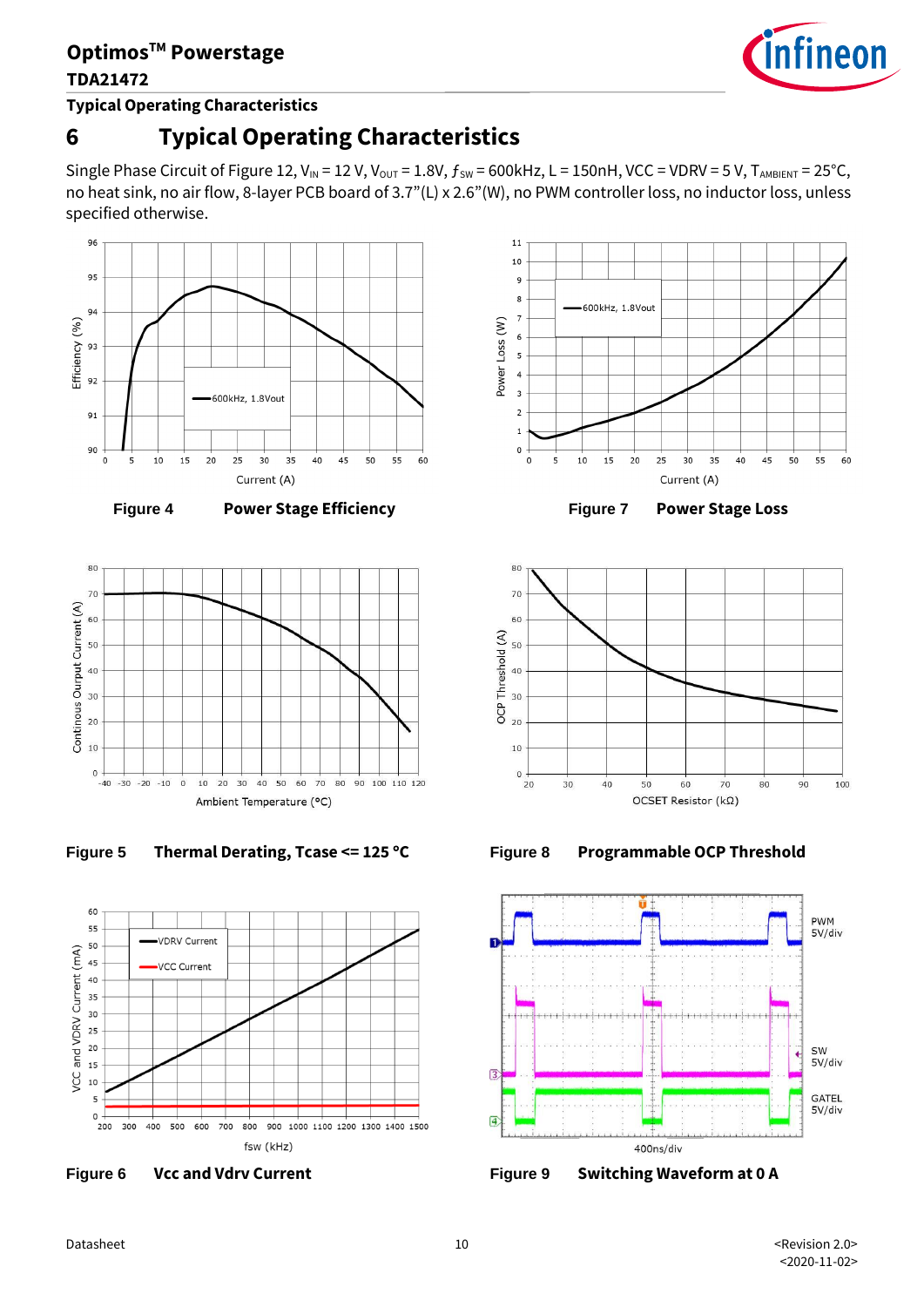



## **7 Theory of Operation**

#### **7.1 Description**

The TDA21472 contains a low-quiescent current, high-efficiency and high speed MOSFET driver optimized to drive a pair of co-packaged high-side and low-side N-channel MOSFETs with Schottky diode at frequency up to 1.5 MHz. Dc-dc controllers using traditional inductor DCR current sense typically have reduced accuracy. Over-reporting load current reduces CPU performance, while under reporting load current compromise system level reliability by over-stressing the voltage regulator and CPU. The TDA21472 incorporates a novel MOSFET-based current sense technique which improves accuracy and eliminates the complexities associated with inductor DCR sensing. Superior current sense accuracy is achieved with on-chip current sensing for enhanced system performance.

The TDA21472 provides a temperature report output at a linear slope of 8 mV / °C for monitoring power stage temperature. Multiple temperature outputs can be paralleled for reporting to Infineon's digital PWM controller.

The TDA21472 PWM input is compatible with industry standard 3.3V PWM input with tri-state.

The TDA21472 can enable Body-Braking mode by responding to PWM tri-state signals sent from the controller, quickly disabling both MOSFETs in the power stage in order to enhance transient performance or provide a high impedance output.

The TDA21472 supports diode emulation mode through the PWM tri-state signal. Controlled by Infineon's digital PWM controller, the PWM tri-state signal will force the low-side FET to be off when the inductor current is about to go negative. The light-load efficiency then can be increased by preventing conduction loss caused by negative inductor current.

The TDA21472 also supports deep-sleep power saving mode. When in deep-sleep mode, the driver will disable most of the function circuitry to greatly reduce power consumption.

The TDA21472 features a full-range of protection, including VCC/VDRV Under-Voltage-Lockout (UVLO), thermal shutdown against an internal over-temperature condition, phase fault detection of a shorted high-side MOSFET, and programmable cycle-by-cycle over-current protection due to an overload condition or saturated output inductor.

The TDA21472 also features internal protection circuitry to automatically replenish the voltage across the bootstrap capacitor. It avoids the gradual depletion of capacitor energy when the power stage sits in tri-state for a long period of time.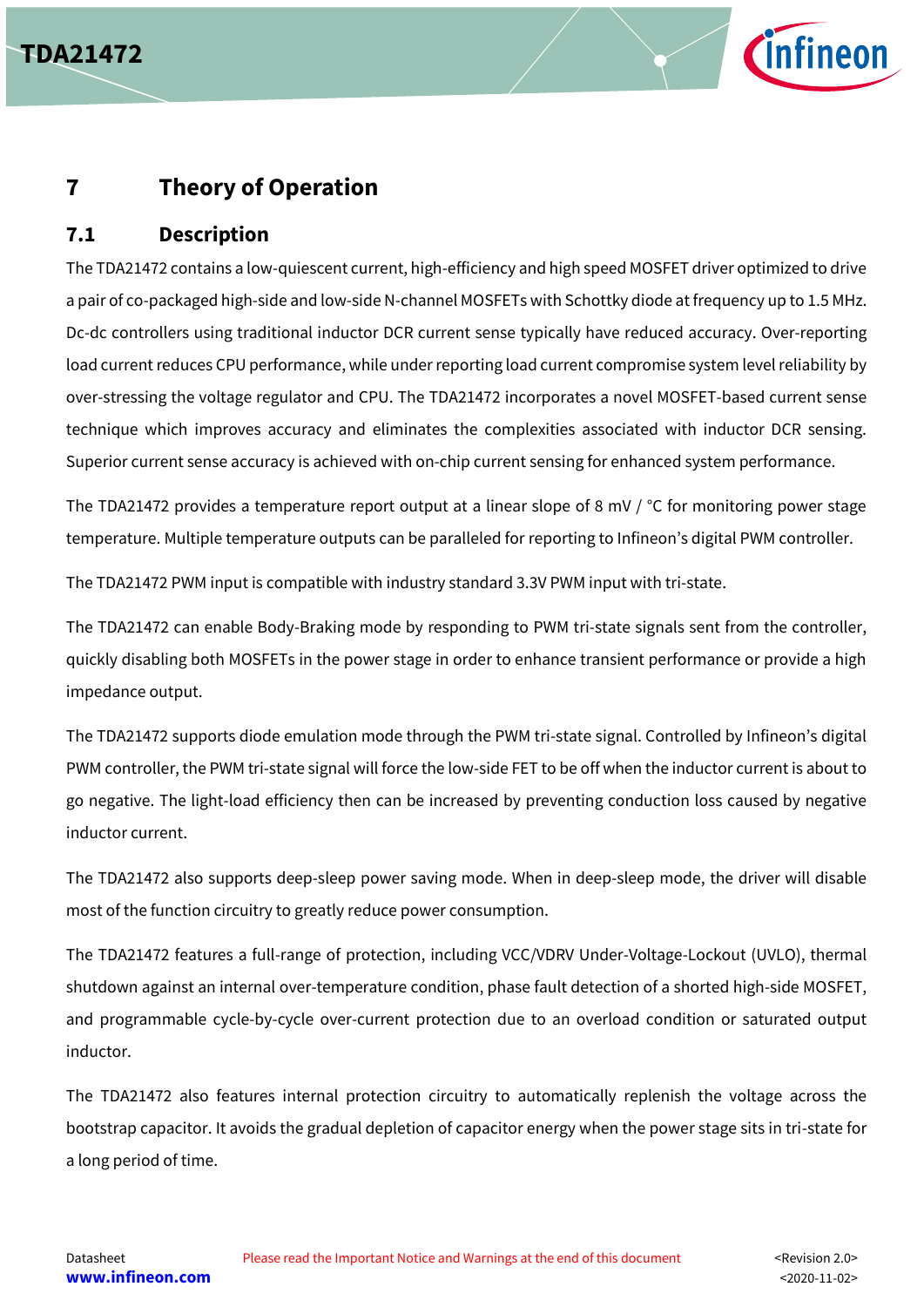

#### **Theory of Operation**

The TDA21472 provides an external fault signal on the TOUT/FLT pin. This pin is pulled high if a shorted high-side MOSFET, a prolonged over current event, or an over-temperature condition inside the power stage is detected.

#### **7.2 Tri-State PWM Input**

The TDA21472 PWM accepts standard three-level input signals. When the PWM input is high, the low-side MOSFET is turned off and the high-side MOSFET is turned on. When the PWM input is low, the high-side MOSFET is turned off and then the low-side MOSFET is turned on. If the PWM input is floated, the internal circuit will pull the PWM pin into the tri-state region and turn off both high-side and low-side MOSFETs.

#### **7.3 Body-Braking Mode**

The TDA21472 features the Body Braking mode to reduce output voltage overshoot during load release events by turning off the low-side MOSFET to channel the current through its body diode. The higher voltage drop ofthe lowside MOSFET body diode helps to discharge the stored energy in the inductor faster, which reduces the output voltage overshoot.

Body-Braking is controlled through standard PWM tri-state where both MOSFETs are placed in high impedance. The controller can momentarily drive the PWM input to the correct tri-state threshold. For better performance, no more than 100 pF parasitic capacitive load should be present on the PWM line of TDA21472.

#### **7.4 Deep-Sleep mode**

When EN is pulled low, the power stage will enter deep-sleep mode. The gate driver circuitry will be turned off immediately and most of the logic circuitry will be shut down to reduce the bias current to less than 100 µA. The IOUT output will be shorted to REFIN in deep sleep mode.

When EN toggles from low to high, the power stage will be active and able to accept PWM signals after a maximum delay of 10 µs.

### **7.5 Over-Temperature Protection and Flag (OTP)**

An internal circuit monitors the temperature of the TDA21472. Once the temperature goes above the OTP rising threshold (140 °C), the TOUT/FLT output will be pulled high immediately and the driver will be turned off for selfpreservation. The TOUT/FLT will remain high until temperature falls below the falling threshold (120 °C). The driver will then resume switching when the temperature falls below 120 °C.

## **7.6 Phase Fault Detection and Flag**

The phase fault circuit looks at the switch node with respect to ground when PWM transits from Low to High and low-side MOSFET is still conducting. If there is a defective high-side MOSFET in the phase which causes the switch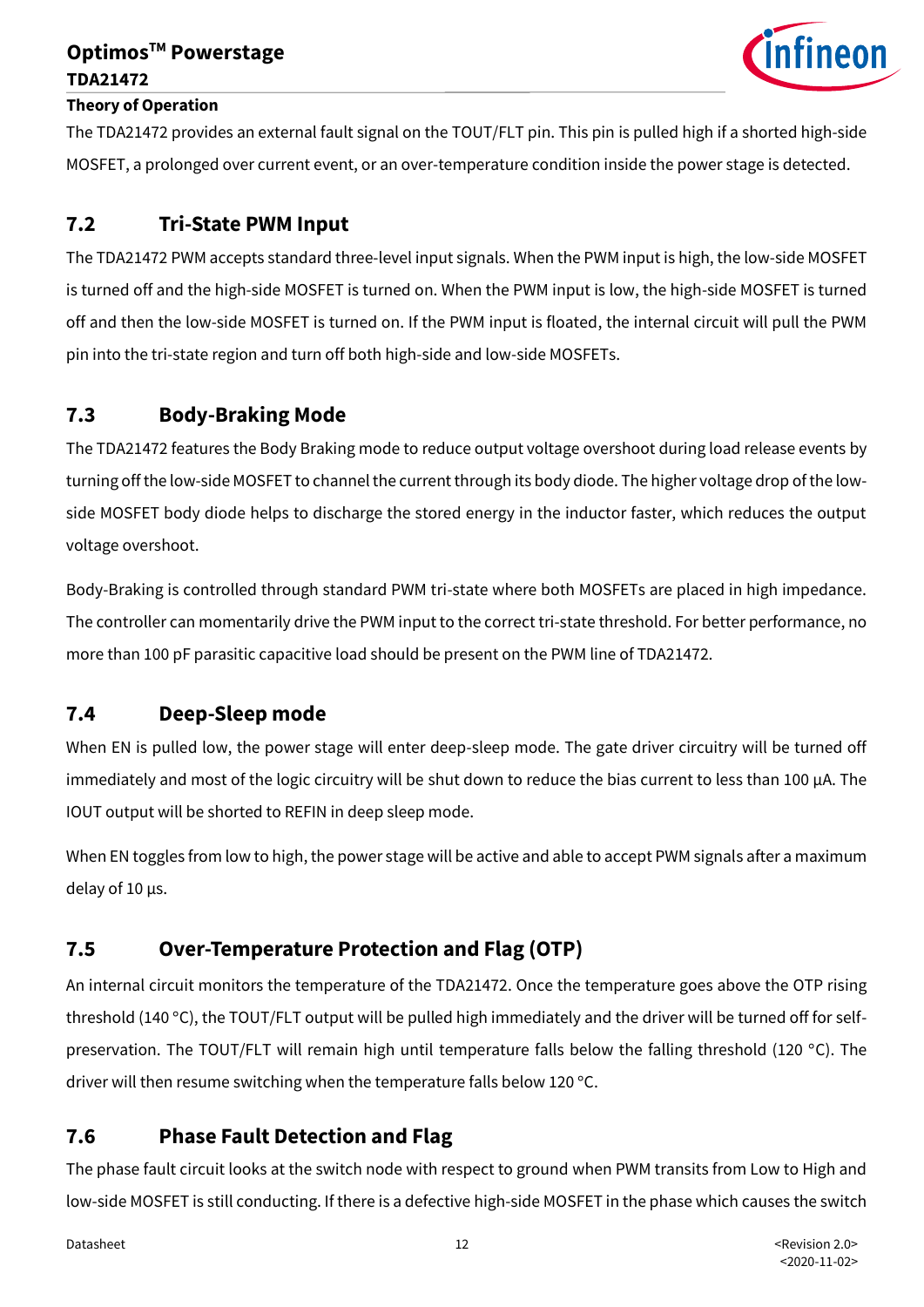

#### **Theory of Operation**

node voltage to exceed the high-side MOSFET Short Threshold (800 mV), a phase fault will be registered. The TOUT/FLT will be pulled high to 3.3 V after 7 PWM cycles and will remain high until a PWM cycle does not result in a phase fault. PWM operation continues even when TOUT/FLT is flagged high.

The TOUT/FLT flag is monitored by Infineon controllers and could be used to manage the input supply or an efuse to disconnect the input voltage rail from the voltage regulator.

## **7.7 VCC/VDRV Under-Voltage Lockout (UVLO)**

TDA21472 features internalUVLO circuitry to monitor the VCC and VDRV pins separately. When a VCC or VDRVUVLO condition is detected and remains after the glitch filter, the protection circuitry will prevent the PWM input from controlling the driver and the driver will be in tri-state with both MOSFETs off. In addition, the IOUT and TOUT/FLT pins will be pulled down to LGND to indicate there is a UVLO fault. When both VCC and VDRV UVLO faults are cleared, the TOUT/FLT and IOUT pins will be released and the driver will resume switching.

### **7.8 Cycle-by-cycle Over Current Protection and Flag (OCP)**

This feature protects the power stage from self-destruction from repetitive high current events such as saturated inductors due to poor component selection or by incorrectly optimized control loops. These high current events could eventually lead to a shorted high-side MOSFET failure.

With cycle-by-cycle self-preservation, the current will be monitored every cycle. If the over-current threshold (default of 80 A) has been exceeded, the PWM high pulse will be truncated so that the inductor current is allowed to relax. The over-current threshold is programmable by connecting an external resistor ROCSET between pin OCSET and LGND, as shown in Figure 8. When the OCSET pin is floating or shorted to VCC, the typical over current threshold is fixed to 80 A.

The TOUT/FLT pin will be pulled high after a minimum 10 PWM rise-fall events when a severe over current event has been registered. PWM operation will continue while the TOUT/FLT flag is high. The TOUT/FLT fault flag will clear after three consecutive OCP-free PWM cycles are registered.

### **7.9 Temperature sense OUTPUT AND FAULT Flag (TOUT/FLT)**

The TDA21472 incorporates an internal temperature sensing circuit that produces a linear voltage with a slope of 8 mV/°C and a 0.6 V offset at 0°C on the TOUT/FLT pin, as shown in Equation (1). In multi-phase systems the TDA21472 temperature outputs can be connected together to create a system in which the highest temperature will drive the bus. Infineon controllers can monitor this TOUT/FLT bus for temperature telemetry purposes.

/ ( ) 0.6 0.008 / ( ) *<sup>V</sup> <sup>V</sup> <sup>V</sup> <sup>V</sup> <sup>C</sup> <sup>x</sup> <sup>T</sup> <sup>C</sup> TOUT FLT <sup>j</sup>* <sup>=</sup> <sup>+</sup> ………………………………………….………(1)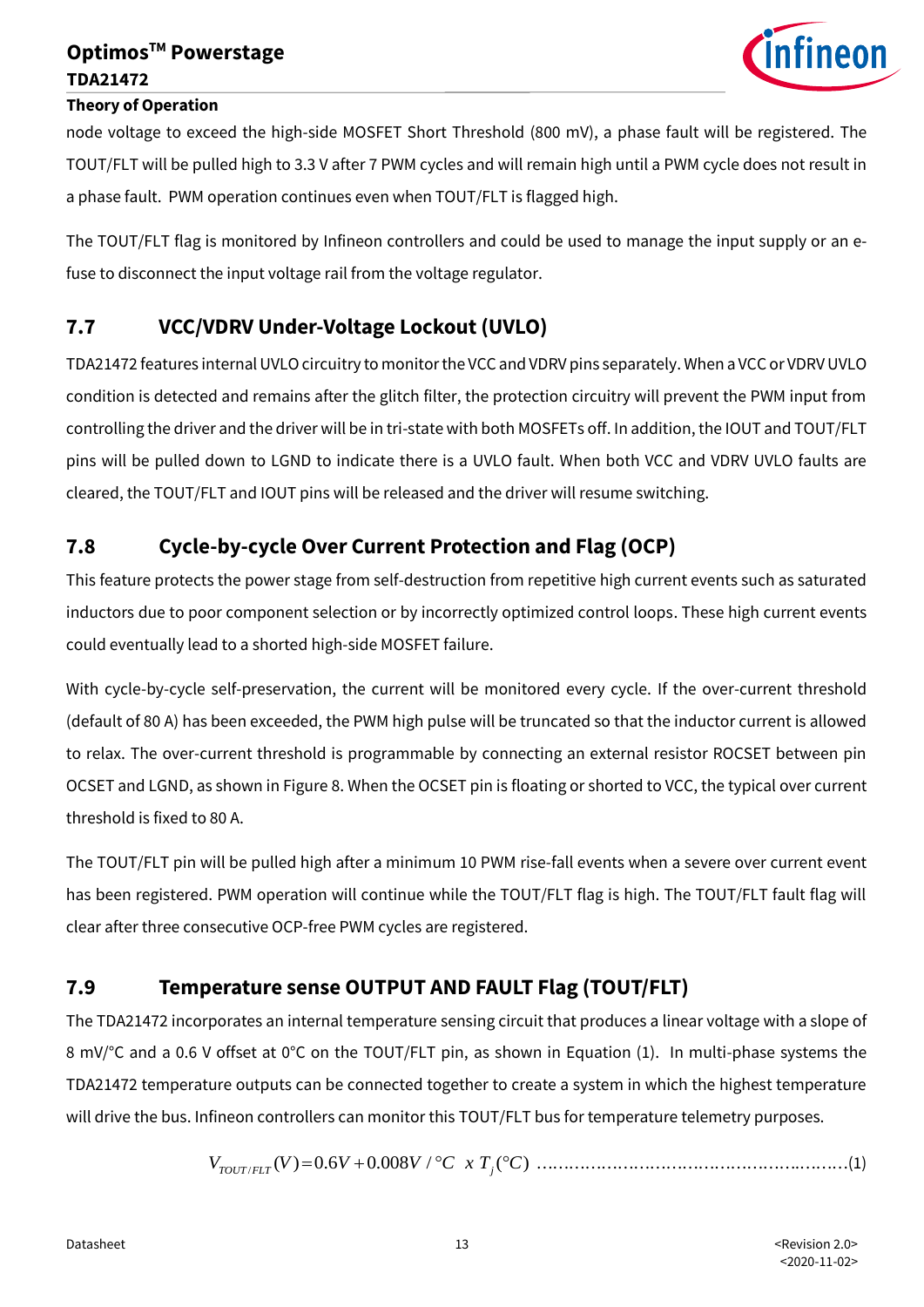

#### **Design Procedures**

The TOUT/FLT also serves for the flag of three catastrophic faults inside the power stage, including overtemperature, phase fault, and over-current conditions. TOUT/FLT will be pulled up to 3.3 V if any catastrophic fault occurs. The TOUT/FLT can also be used as an indicator of low VCC voltage as it will be weakly pulled down to LGND under the VCC UVLO condition. In a multi-phase system where the TOUT/FLT pins are tied together, the phase which has a catastrophic fault will drive the TOUT/FLT bus and pull it up to 3.3 V.

#### **7.10 Current Sensing and Reporting (IOUT, REFIN)**

The TDA21472 integrates a novel real-time MOSFET current sense amplifier to provide real-time high-side and lowside MOSFET current information with 5%, 3-sigma accuracy. The current sense amplifier circuit in the TDA21472 is temperature compensated to track internal MOSFET variation. The current is reported to the controller as a differential voltage between the IOUT and REFIN pins with a conversion gain of 5 mV/A to represent the inductor current IL, as shown in Equation (2).

$$
V_{IOUT} (V) - V_{REFIN} (V) = 0.005 \frac{V}{A} x I_L(A) \dots (2)
$$

The internal current sense circuit of the TDA21472 removes the need for accurate inductor DCRs for accurate current reporting and allows the use of very low DCR inductors to maximize system efficiency.

### **7.11 Output Voltage Sensing (VOS)**

VOS pin is not noise sensitive, and therefore, in a multiphase converter it is acceptable either to connect the VOS pin of each TDA21472 to the nearest converter output plane or to tie all VOS pins together and then connect to the converter output.

Because of limitation of the VOS sensing circuit, there is an extra current sense amplifier offset when VOS voltage is below 250 mV during a long PWM tri-state event subsequent to the first start-up of the converter. This can be avoided by connecting the VOS pin to a fixed voltage source that is close to the converter output voltage. The fixed voltage source can be the REFIN voltage or a resistor divider from the VCC voltage.

## **8 Design Procedures**

#### **8.1 Input Capacitors CVIN**

A 0402, X7R, 0.1-µF, a 0402 or 0603, X7R, 1-µF, and at least a 10-µF X7R ceramic capacitors are recommended at the VIN pins. Use of capacitors with lower ESR will improve efficiency, especially in single-phase operation. Layout guidelines and examples are available.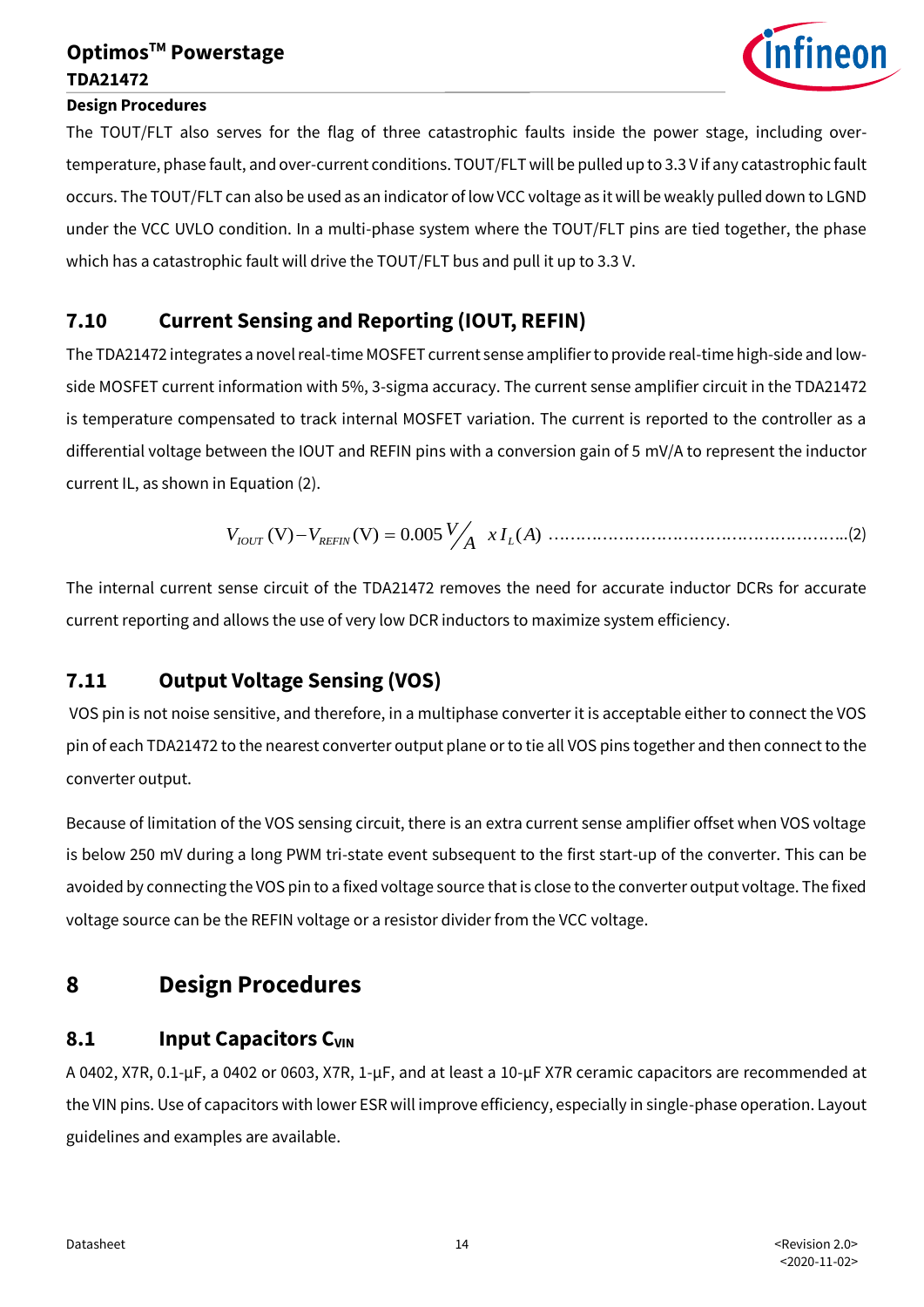

**Design Procedures**

#### **8.2 Bootstrap Capacitor Cboot and Resistor Rboot**

A high temperature 0.22-uF or greater value 0402 X7R capacitor is recommended. It should be mounted on the same side of the PCB as the TDA21472 and as close as possible to the BOOT Pin. A Low inductance routing of the PHASE pin connection to the negative terminal of the bootstrap capacitor is strongly recommended. A bootstrap resistor in series with the bootstrap capacitor is rcommended. For applications with input voltage higherthan 13.2 V, use a 2-Ω bootstrap resistor to reduce SW node voltage spike and improve switching noise immunity.

#### **8.3 Vcc and Vdrv Decoupling Capacitors**

A 1-µF X7R decoupling capacitor is required between VCC and LGND pins, and a 1-Ω VCC resistor is recommended. A 1-µF X7R decoupling capacitor is required between VDRV and PGND pins and can be directly connected to the 5- V supply. Both capacitors should be mounted on the same side of the PCB as the power stage and as close as possible to the VCC-LGND and VDRV-PGND pins. Low inductance routing between the capacitor and the TDA21472 is strongly recommended. Layout guidelines and examples are available.

#### **8.4 Mounting of Heat Sinks**

Care should be taken in the mounting of heat sinks so that even pressure is applied on the power stage surface. A thermal interface material should be used between the power stage and the heat sink to solve planarity issues and ensure even thermal conduction.

The VCC, VDRV, VIN and bootstrap capacitors are typically located on the same side of the PCB as the power stage. The height of these capacitors must be considered when using heat sinks.

### **8.5 Design for Electrical Test**

Note that GATEL Pin (41) has NO TEST COVERAGE, and no external electrical connection should be made to this pin. Use Pin 6 if a test-point connection to GATEL is required by the application for Bed of Nails testing. Pin 41 PCB mounting pad should remain as part of the PCB footprint for optimum performance.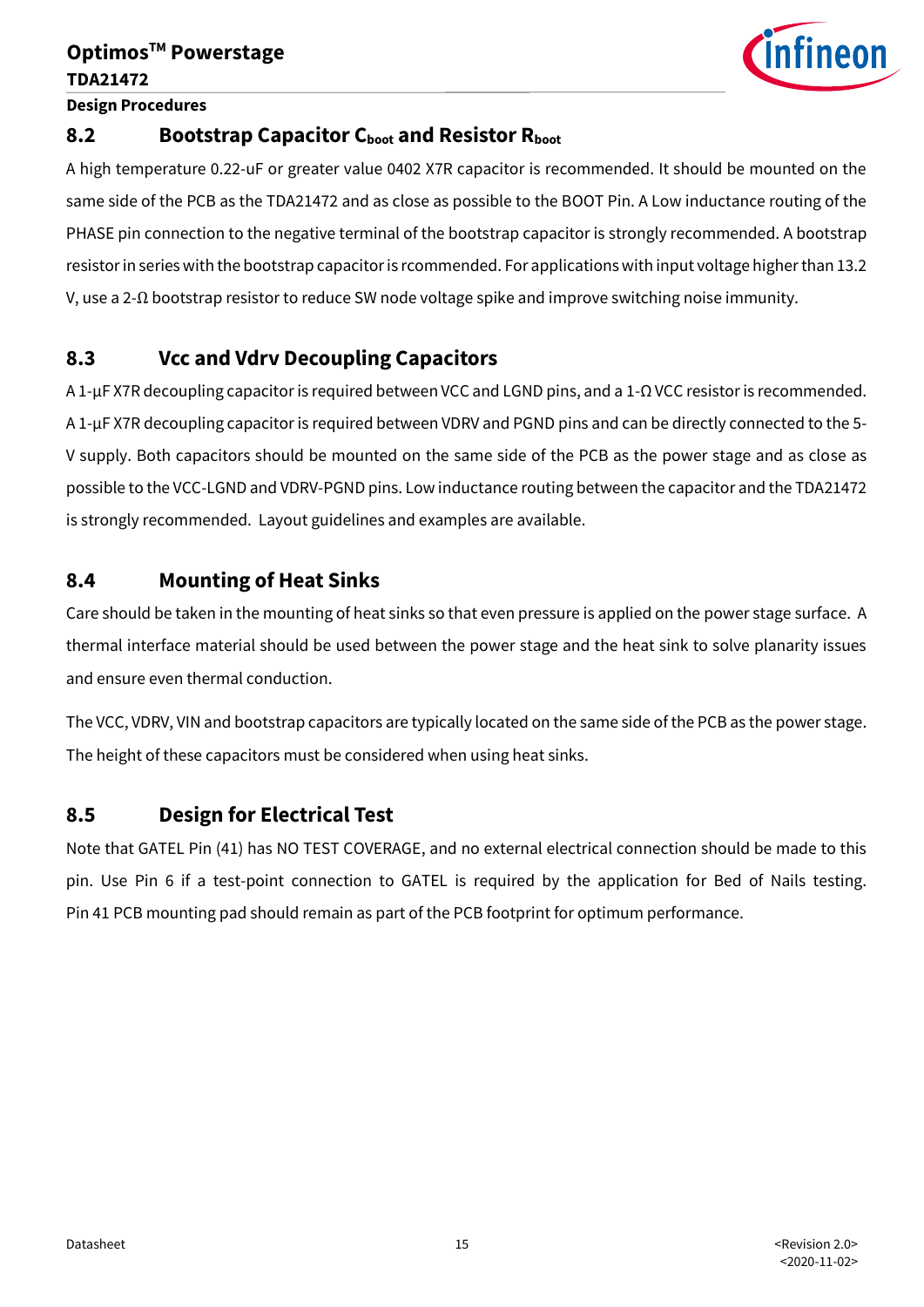**OptimosTM Powerstage TDA21472 Application**



## **9 Application**



## **9.1 Typical Multiphase Application Diagram**

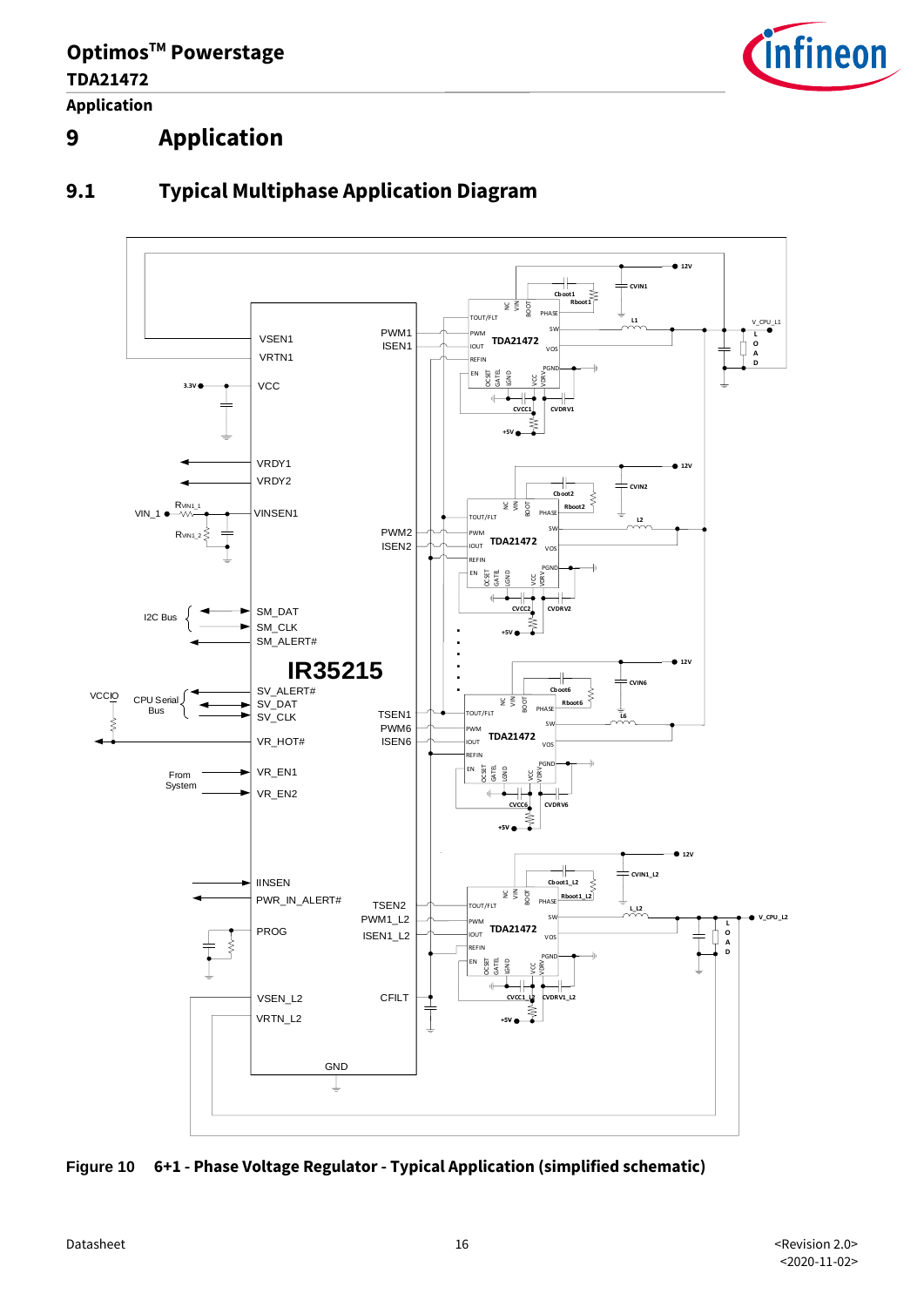

**Application**





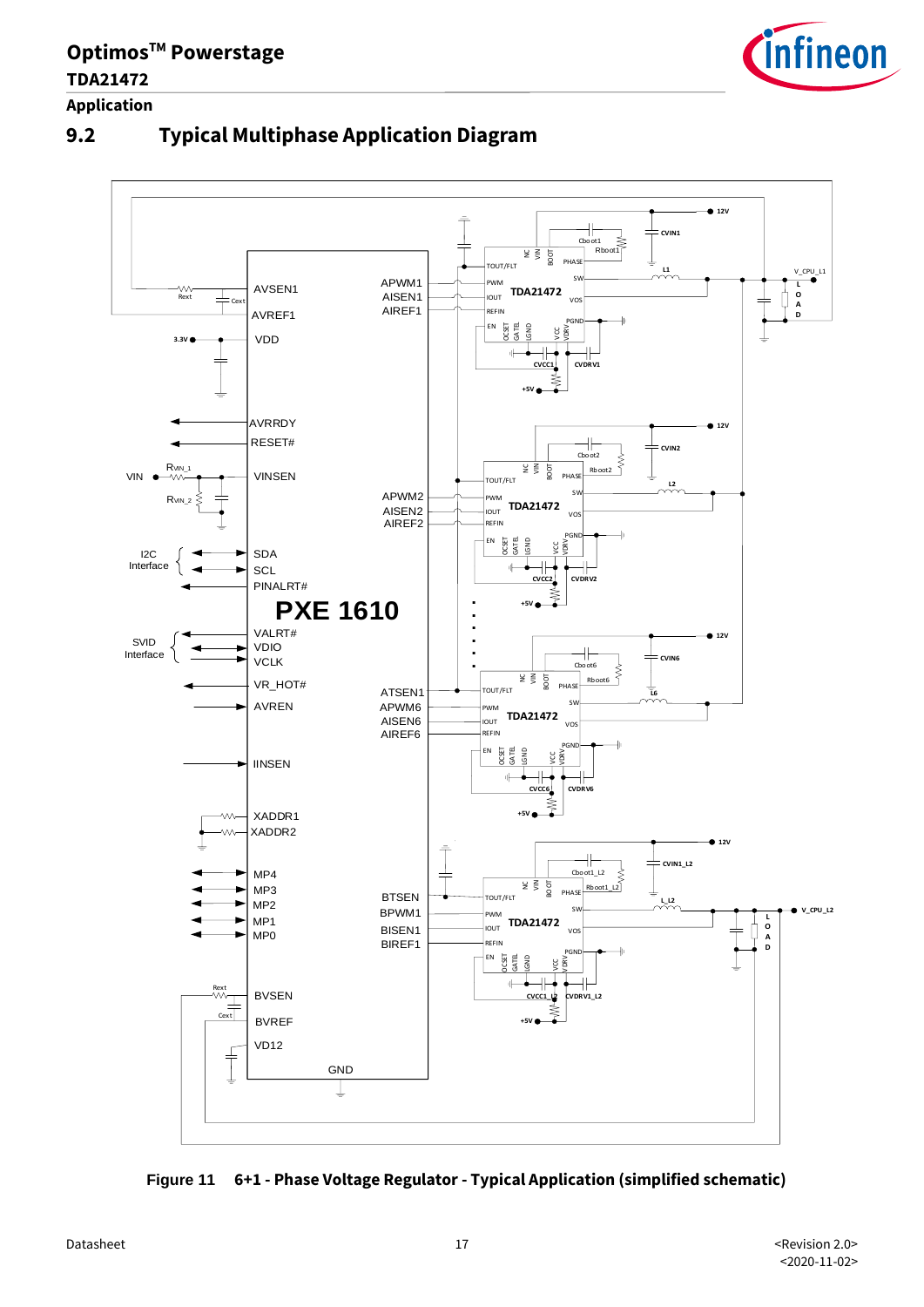

### **9.3 Typical Single-phase Application Diagram**



**Figure 12 Typical Application Diagram for Single-Phase Voltage Regulator**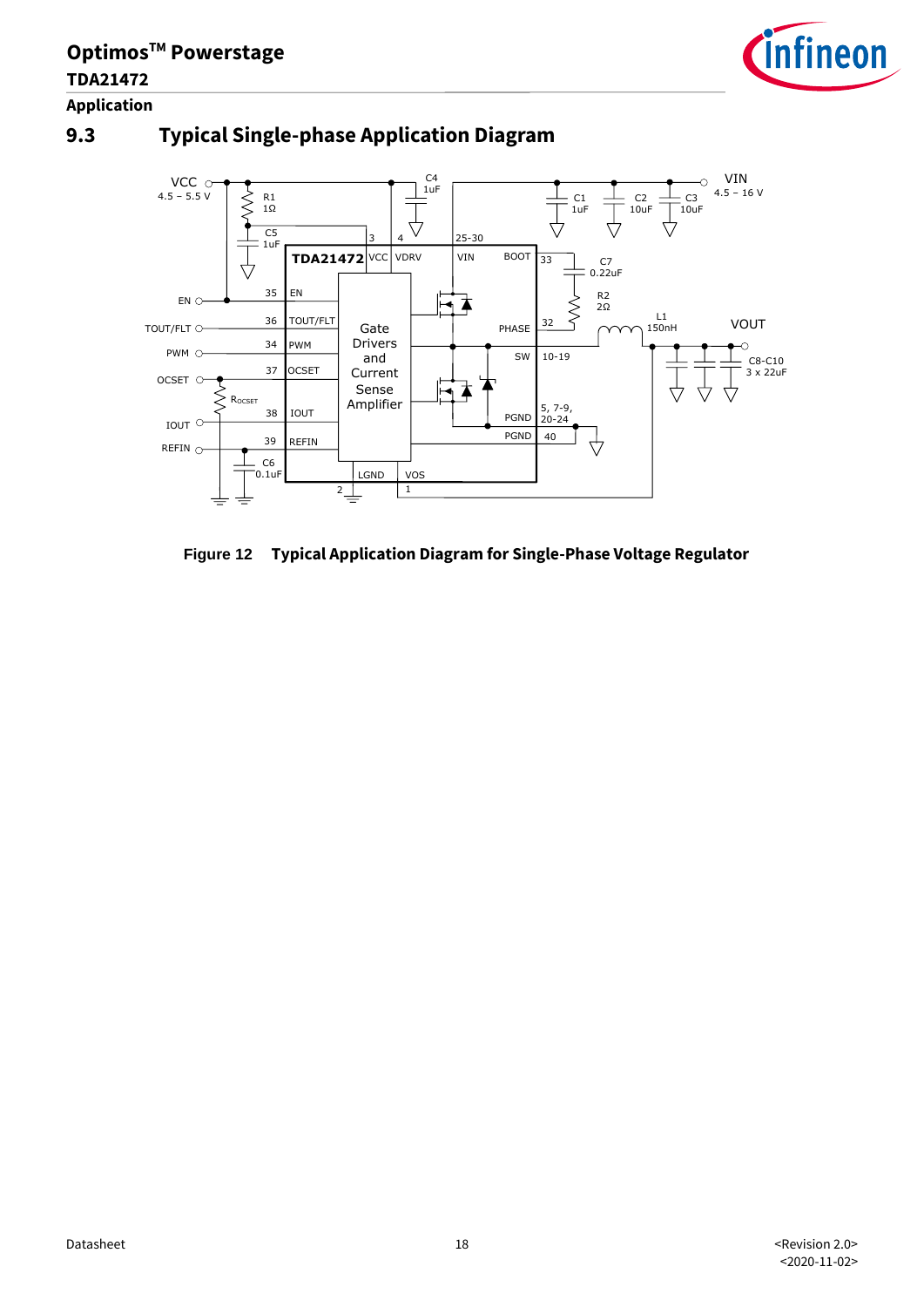#### **TDA21472**

**Mechanical Drawing PQFN**



## **10 Mechanical Drawing PQFN**



|                     |          | <b>Dimension Table</b> |                         |                |
|---------------------|----------|------------------------|-------------------------|----------------|
| Thickness<br>Symbol | v        |                        |                         | <b>Note</b>    |
|                     |          |                        | MINIMUM NOMINAL MAXIMUM |                |
| A                   | $-0.10$  | Note 7                 | $+0.10$                 | $\overline{7}$ |
| A1                  | 0.00     | 0.02                   | 0.05                    |                |
| A <sub>3</sub>      |          | 0.203 Ref              |                         |                |
| $\mathbf b$         | 0.18     | 0.25                   | 0.30                    | 5              |
| D                   | 5.00 BSC |                        |                         |                |
| E                   | 6.00 BSC |                        |                         |                |
| e                   | 0.45 BSC |                        |                         |                |
| <b>D1</b>           | 4.393    | 4.443                  | 4.493                   |                |
| E1                  | 2.05     | 2.10                   | 2.15                    |                |
| D <sub>2</sub>      | 1.70     | 1.75                   | 1.80                    |                |
| E <sub>2</sub>      | 1.90     | 1.95                   | 2.00                    |                |
| D <sub>3</sub>      | 1.768    | 1.818                  | 1.868                   |                |
| E <sub>3</sub>      | 1.90     | 1.95                   | 2.00                    |                |
| L                   | 0.35     | 0.40                   | 0.45                    |                |
| aaa                 | 0.05     |                        |                         |                |
| bbb                 | 0.10     |                        |                         |                |
| ccc                 | 0.10     |                        |                         |                |
| ddd                 | 0.05     |                        |                         |                |
| eee                 | 0.08     |                        |                         |                |
| N                   | 39       |                        |                         | 3              |
| <b>NOTES</b>        | 1,2      |                        |                         |                |

NOTE:

1. Dimensioning and tolerancing conform to ASME Y14.5-2009

- 2. All dimensions are in millimeters.
- 3. N is the total number of terminals.

 $\sqrt{4}$  Complanarity applies to the terminals and all other bottom surface metallization.

 $\Delta$  Dimension b applies to the metallized terminal and is measured between 0.15mm and 0.30mm from the terminal tip. If the terminal has a radius on the other end of it, dimension b should not be measured in that radius area.

 $\bigwedge$  The location of the marked terminal #1 identifier is within the hatched area.

7. Three packaging assembly sites support this product and are covered by this datasheet. Note that package thickness is slightly different.

"Assembly Site"= 4 has 0.9 mm nominal thickness

- "Assembly Site" = E has 1 mm nominal thickness
- "Assembly Site"= R has 0.9 mm nominal thickness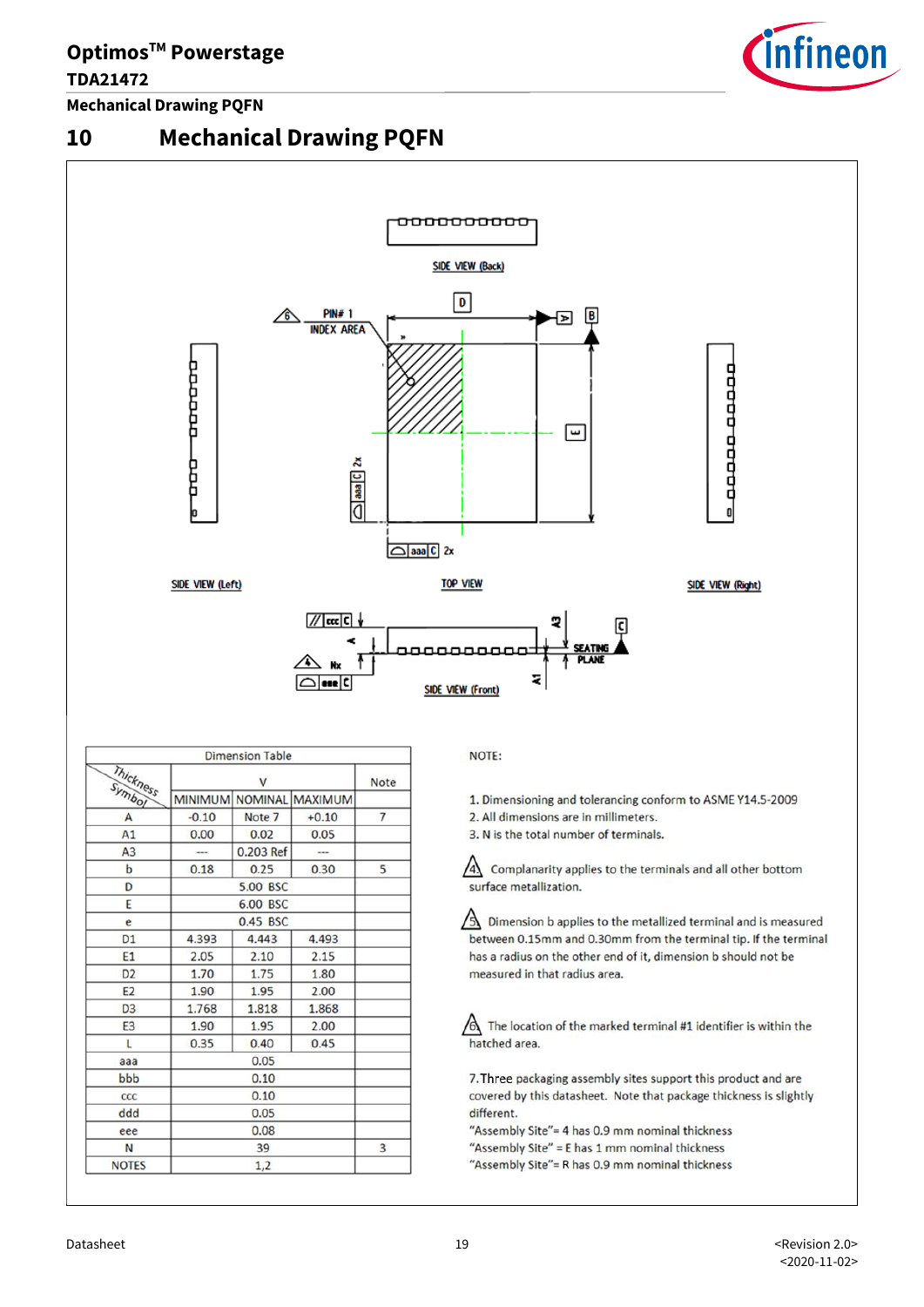

#### **Mechanical Drawing PQFN**

#### **Figure 13 Mechanical Dimensions of Package (Top View and Side View) in mm**



**Figure 14 Mechanical Dimensions of Package (Bottom View) in mm**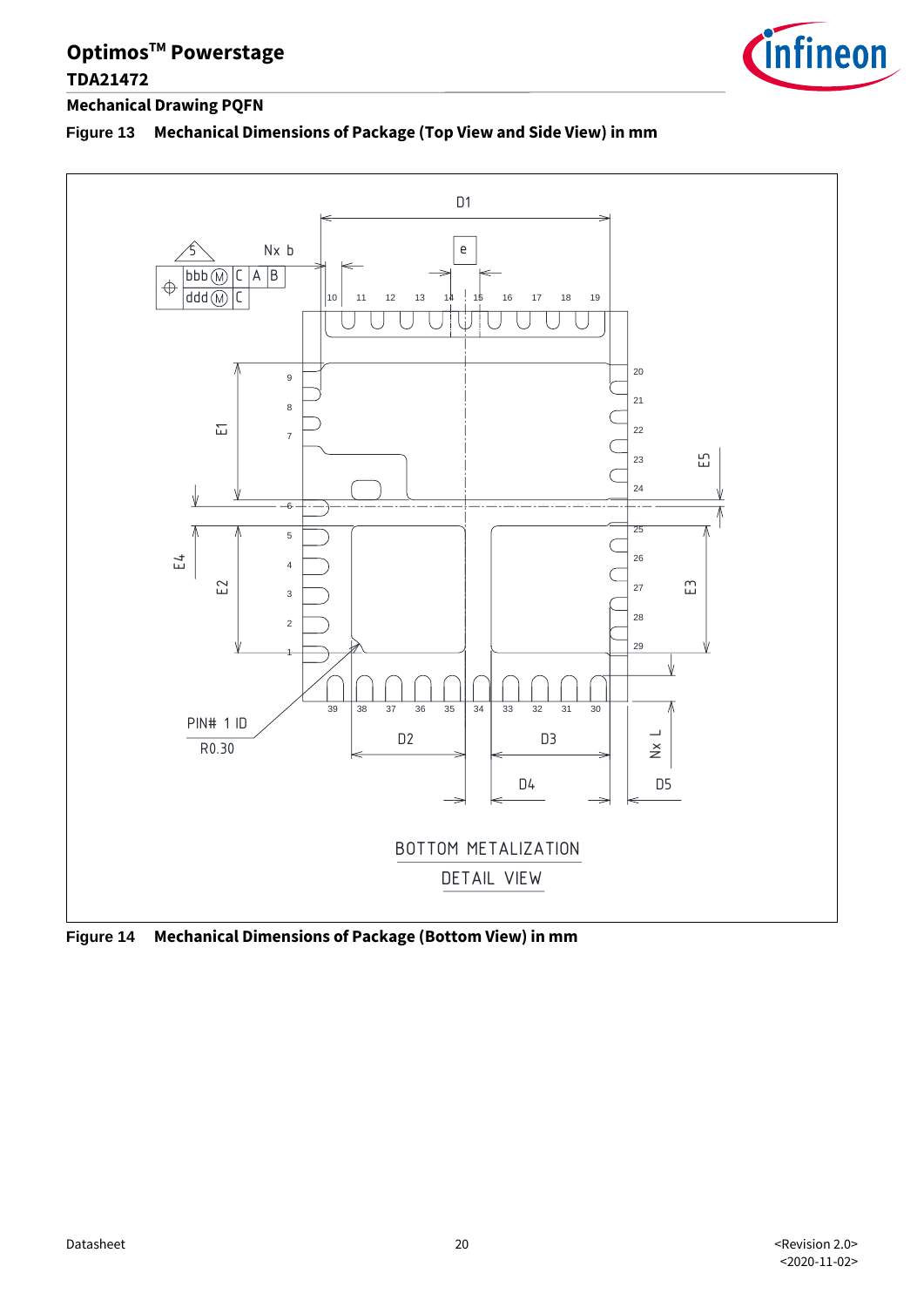

**Mechanical Drawing PQFN**



**Figure 15 Metal and Component Placement**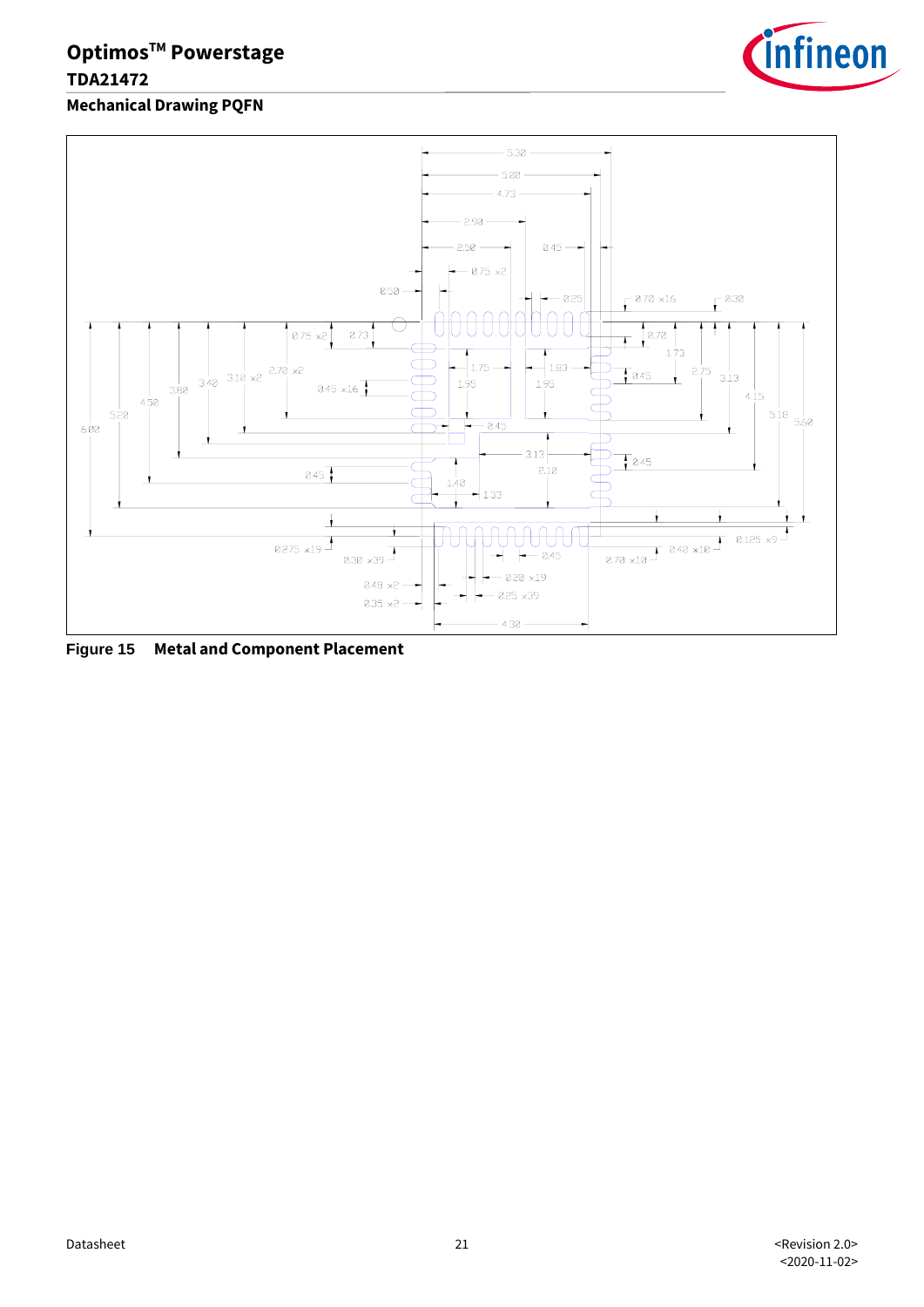





**Figure 16 Solder Resist**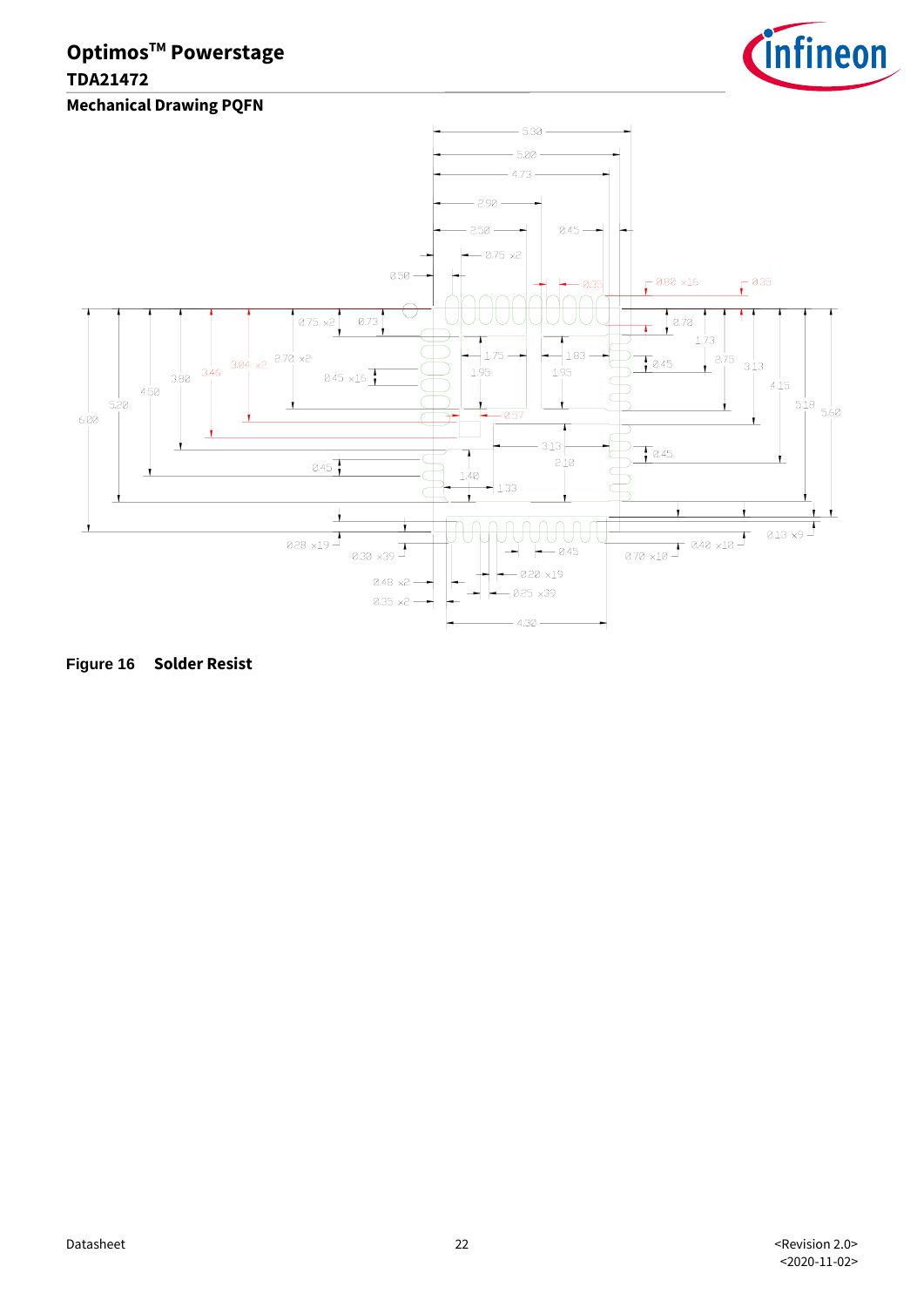

**Mechanical Drawing PQFN**



**Figure 17 Recommended Stencil Design**